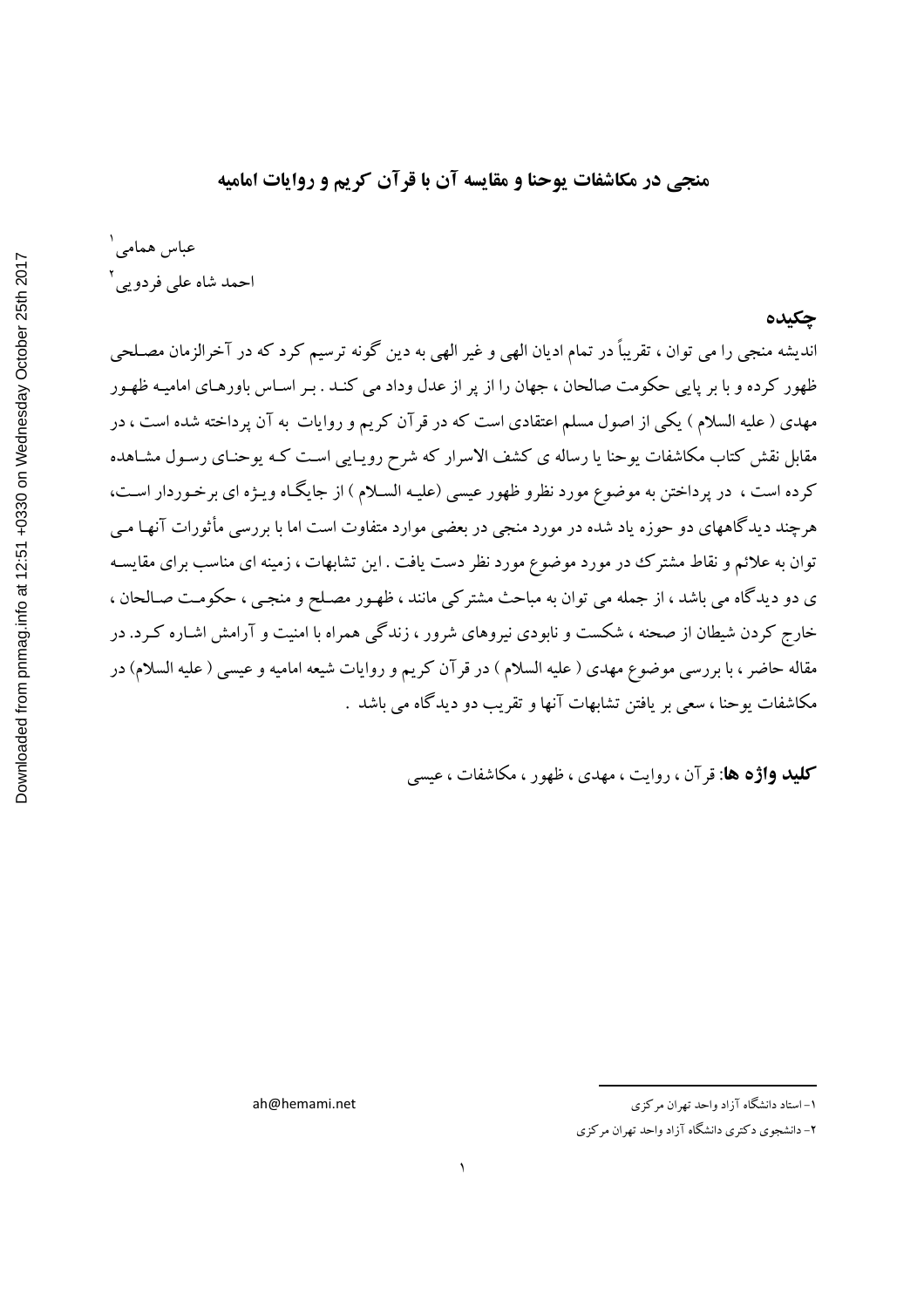## 1- طرح مسأله

از مسائلی که در تاریخ پر فراز و نشیب بشر به هنگام سختیها و ناملایمات روزگار ، ذهن بشر را به خود مشغول داشته و از چالش های همگانی و همه جایی بوده است ، اندیشه ی وجود نجـات بخـش ، برقـراری عـدالت و رسـیدن بـه امنیت و آرامش در آخرالزمان بوده است، البته با وجود مشترکات فراوان ادیان در موضوع منجی ، این مسئله در همه ی موارد به سان واحدی نیست ، بلکه ادیان مختلف علیرغم اثر پذیری از یکدیگر ، ویژگی های خـاص خـود را بـه نمایش می گذارند و حتی در درون یک دین نیز با صورت های گوناگونی از این اندیشه مواجه می شویم . در "کاکلی مظهر دهم وشینو " در عصر آهن ، در حالی که سوار بر اسبی سفید است و در دست او شمشیر برهنه ی درخشان قرار دارد ، ظهور خواهد کرد ، همه ی اشرار را هلاک می کند و خلقت را از نـو تجدیـد خواهـد کـرد . ( اويه نيشد، ٧٣٧ )

سوشیانت در آئین زردتشت ، نجات دهنده ی بزرگ ،، ایزدان را از دست اهریمنان نجات داده ، مردم جهـان را هـم فکر و هم گفتار و هم کردار سازد. ( جاماسب، ۱۲۱ ) در آئـین بـودا ، "میتریـه "کـه هـم سرشـت بـودایی و هـم بوداسفی دارد ، عصری طلایی و صلح آمیر را بر روی زمین بر قرار می کنـد . ( جعفـری ، ۱۸۸ ) اندیشـه ی انتظـار منجی و مسیحا را در قوم یهود می توان در ظهور "ماشیح " دید که گذشته ی تیره وتار آنها را بـه آینـده ی بهتـر تبدیل خواهد کرد . ( نک؛ جولیوس گرینستون، ۱۷–۱۸ ) در آیین مسیحیت غالباً منجی و موعود بـا عنـوان " یسـر انسان " معرفی شده است که در آخرالزمان سوار بر ابرها با قوت و جلال مـی آیـد . ( مکاشـفات یوحنـا ، ۱۴: ۱۴ ) مستر هاکس معتقد است تعبیر پسر انسان بیش از هشتاد بار در عهد جدید تکرار شده است که سی مورد آن با عیسی (عليه السلام ) قابل تطبيق است و بقيه موارد از نجات دهنده اي سخن مي گويد كه در آخرالزمان ظهور خواهد كرد  $(119, 24)$ .

نگاه قرآن کریم به موضوع مورد نظر به صورت کلبی و فرا مکتبی است ، دأب قرآن کـریم در ایـن مـورد نیـز ماننــد بسیاری از موضوعات دیگر بیان مصداق نیست ، بلکه اشاره به ویژگیها و مختصاتی عمومی است که می توان آنها را با مصلح و نجات بخش در پایان زمان تطبیق داد که این مصلح می تواند نقطه مشترک و اتحاد تمام ادیان باشد ، هـر چند در عنوان ، نام های متفاوتی داشته باشد . ( الانبیاء ، ۱۰۵ ؛ القصص ، ۵۵ ؛ النـور ، ۵۵ ) مؤیـد ایـن برداشـت ، نـام های مختلفی است که در ادیان برای منجی ذکر شده است . <sup>۱</sup>

۱– گفته اند سوشیانت مزدیسنان ، به منزله ی گریشنای برهمان ، بودای پنجم بودائیان ، مسیح یهودیان ، فارقلیط عیسویان و مهدی مسلمانان است . ( دائرالمعارف فارسی ، ۳۷۳ )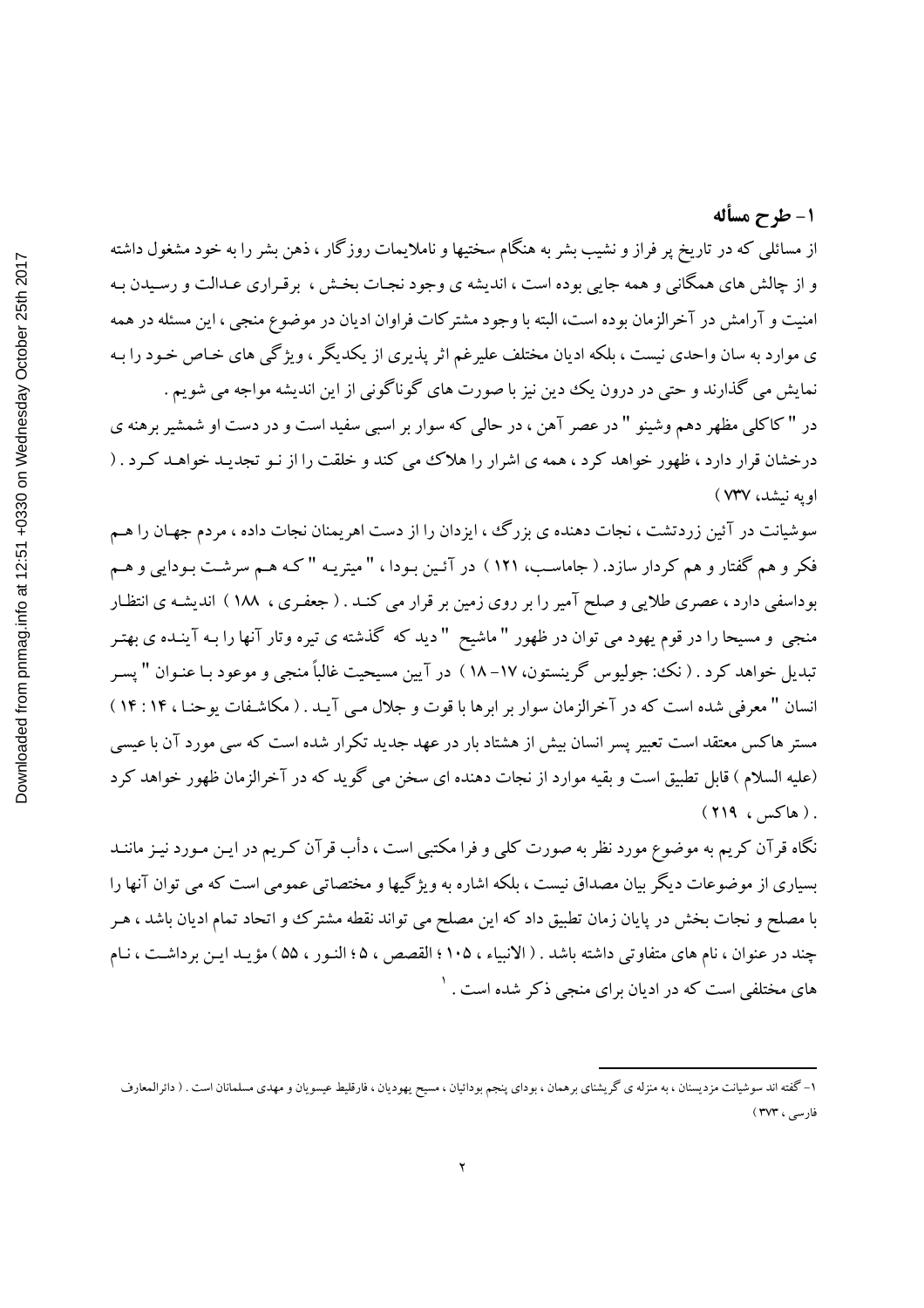روایات امامیه مهدی(علیه السلام) را منجی همه ی ادیان می داند .( کورانی ، ۳ / ۴۲۶ ) مهدی(علیـه السـلام همـه ی مردم را به اسلام دعوت مي كند ، آنها دين واحد خواهند داشت . (مجلسي ، ٥٣ / ١ ) امام باقر (عليه السلام)فرمـود: او را مهدی می نامند از آن جهت که به تورات و انجیل و کتب سماویه راهنمایی خواهد کرد ، آنها را از غـاری در انطاکیه بیرون خواهد آورد و بین اهل تورات به تورات و اهل انجیل با انجیل و اهل زبور با زبور و اهل قرآن با قرآن حکم خواهد کرد . (النعمانی ، ۱۲۴ )

در این بین پرسش اساسی این است که در مکاشفات یوحنا ، قرآن کریم و روایات امامیه چه ویژگیهـایی بـه عنـوان اشتراکات منجی اعلام شده و تحلیل مشترکات چه می باشد ؟ این مقاله در صدد یافتن پاسخ به پرسشهای یـاد شـده است .

## اصل ظهور منجي

او سوار بر ابرها می آید ( ۷ : ۷ ) ابری سفید دیدم که یک نفر شبیه انسان بر آن نشسته است . بر سر او ، تاجی زرین و در دستش داس تیزی به چشم می خورد . ( ۱۴: ۱۴ )

موضوع سوار شدن منجی بر ابرها در مکاشفات ، ظـاهراً در مـورد مسـیح (علیـه السـلام)مطـرح شـده اسـت ، امـا در روایات امامیه این بحث به ۳۱۳ نفر از یاران مهدی (علیه السلام)نسبت داده شده است که بعضی از آنها در روز سوار بر ابر مي شوند . "اصحاب القائم ثلثمائه و ثلاثة عشر رجلاً اولاد العجم ، بعضهم يحمل في السحاب نهاراً "( النعمـاني ، ۱۷۰ ) و بعضبي هم با طي الارض از گوشه و كنار زمين به سوى مهدى رفته و بيعت مي نمايند . "فيصير اليـه انصـاره من اطراف الارض تطوى لهم طياً ، حتى يبايعوه ".(ابن الصباغ ، ٢٢١ ) اما در مورد مهـدي (عليـه السـلام) مسـئله ايـن گونه مطرح شده است که در آخرالزمان قائم ظاهر می شود ، بالای سرش ابری سایه افکنده و از آفتاب نگه می دارد . "يظهر القائم في آخر الزمان ، على رأسه غمامه تظله من الشمس "( مجلسي ، ٥٢ / ٣٧٨ ) همچنين بر اساس بعضي از روایات ، ابر ، رعد و برق ، بادها ، کوه و دریا ، ستاره ها ، خورشید و ماه در تسخیر مهدی (علیـه السـلام)هسـتند . از لسان آن بزرگوار وارد شده است : "انا الذي سخرت لي السحاب و الرعد و البرق و الظلم و الانوار و الرياح و الجبال و البحار والنجوم والشمس والقمر "(همانجا ، ٥٣ / ٤٤)

با مقایسه نقل مکاشفات با روایات امامیه می توان این احتمالات را مطرح نمود :

١-قدرت و اختيارات طبيعي و فوق طبيعي مهدي (عليه السلام)در آخرالزمان بيشتر از مسيح (عليه السلام)است . ۲- سوار شدن بر ابرها و طي الارض ، هر چند در زمان صدور اخبار و ثبت آن در منابع اوليه ، در حـد معچـزه بـوده است اما امروزه می تواند سفر هوایی با هواپیماهای پیشرفته و فوق مدرن باشدکه روشی معمولی بـرای رفت و آمـد است ،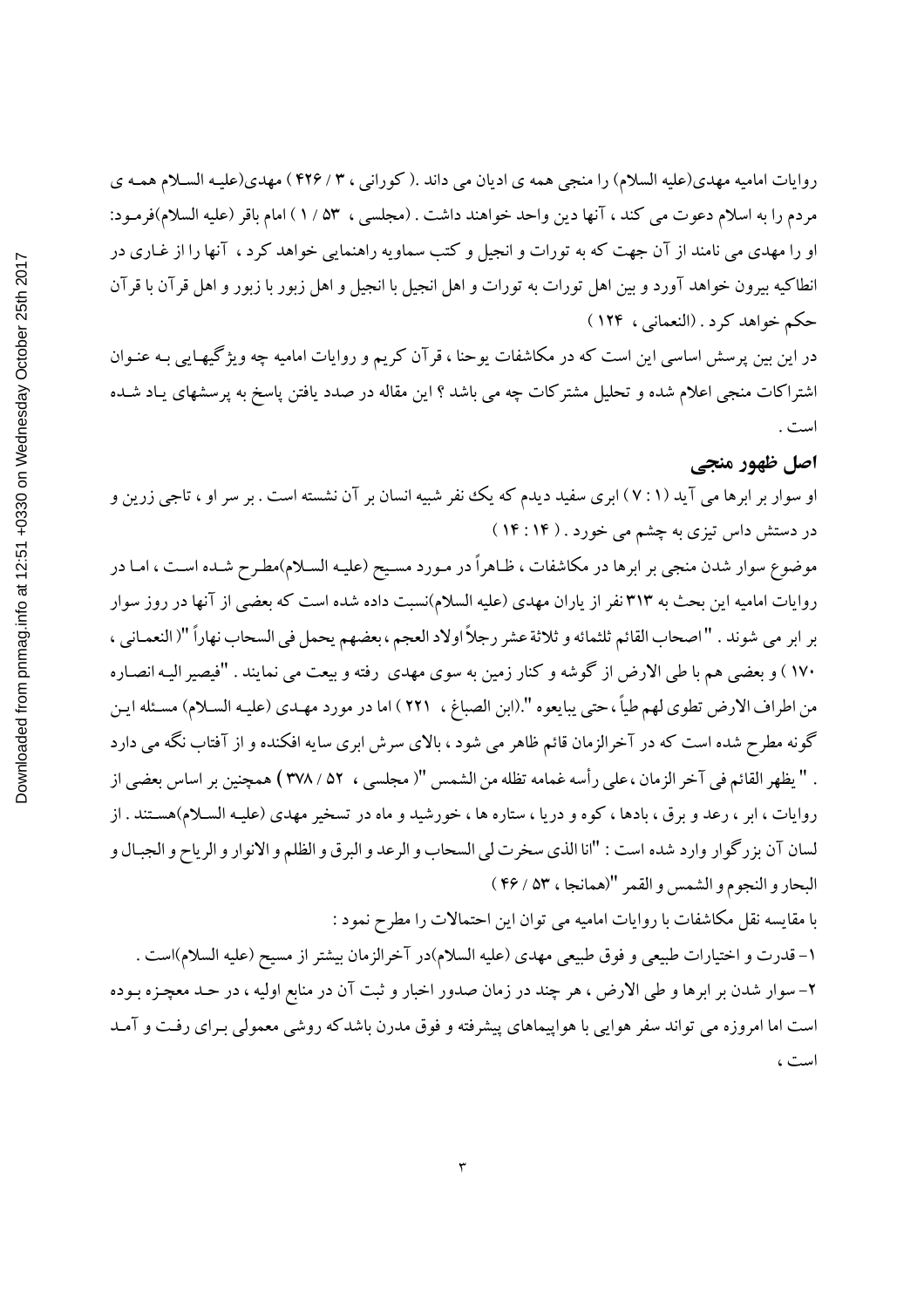Downloaded from pnmag.info at 12:51 +0330 on Wednesday October 25th 2017

۳– از آنجائیکه در روایات ، مسیح(علیه السلام)از جمله اصحاب مهدی (علیه السلام)منظور شده که بعد از چند ماه از ظهور ، به جمع یاران خاص او می پیوندد و پشت سر او نماز می خواند . <sup>'</sup>بنابر این می توان نقـل مکاشـفات را بـر این روایات حمل نمود و سوار شدن مسیح بر ابرها را با احادیث آمدن یاران مهدی (علیـه السـلام)بـه وسـیله ی ابـر تطبيق داد .

"لشكرهاي آسماني كه لباسهاي كتان سفيد و پاك بر تن داشتند ، سوار بر اسب هاي سفيد به دنبال او مي آمدند ." ( ١٩ : ١٤ ) اين فراز نيز با روايات " و لانصرنه بجندي و لامدنه بملائكتي حتى يعلن دعوتي " ( صدوق ، كمال الدين و تمام النعمه، ١ / ٢٥٥ ) و " اذا قام القائم نزلت الملائكه بثلاثمأئه و ثلاثه عشر : ثلث على خيول شهب ،و ثلث علـي خيول بلق ، و ثلث علي خيول حو " .(النعماني، ١٢٨ ) مناسبت دارد .

"در دست راست او طوماري مي ديدم كه بر هر دو طرف آن نوشته شده بود و با هفت مهر ، آن را مهر و موم كرده بودند. " ( ۱ : ۵ ) علت مهر شدن طومار این است که هیچ شخص غیر مجازی امکان بازکردن آن را نداشته باشد . ), William Barclay , ۱۹۷۹ . P . ۱۵۹)به نظر می رسد نقل مکاشفات را می توان با این روایت الکافی مقایسه كرد ، كه" انزل على نبيه كتابا قبل وفاته ...ً و كان علـى الكتـاب خـواتيم مـن ذهـب " (الكلينـي ، ١ / ٢٨٠) در ايـن روایت نیز بحث طومار و مهر کردن آن مطرح شده است . این وصیت که به صـورت ( طومـار) نـازل شـده ۱۲ مهـر دارد که هر امام مهر مخصوص به خود را در زمان مقرر باز می کند .

"هر چشمی او را خواهد دید ، حتی آنانی که به پهلوی او نیزه زدند ، او را خواهند دیـد و تمـام قـوم هـای جهـان از شدت وحشت و اندوه خواهند گریست ." ( ٧:١)

این نقل را می توان با روایت " یغیب ... فلا تراه عین حتی یراه کل احد و کل عین ."از امـام معصـوم، تطبیـق داد .( مجلسی، ۵۳ / ۵) در این مورد نیز می توان به وجود ماهواره های مخابراتی و وسایل ارتباط جمعی مـدرن در آن زمان اشاره کرد که مردم در سراسر جهان قادر خواهند بود از طریق گیرنده های خـود بـه صـورت مسـتقیم تصـویر مهدی و عیسی(علیهماالسلام)را ببینند و صدای آنها را بشنوند .

" مانند دزد زمانی که منتظر نیستید ، می آیم ، خوشا به حال کسی که برای بازگشت من آماده است و لباس خود را نگاه می دارد ." ( ۱۶: ۱۵) از این نقل دو نکته برداشت می شود :

۱-ظهور ناگهانی

۲- تشویق منتظران به آمادگی برای ظهور موعود

١- "ان عيسى ينزل قبل يوم القيامه الى الدنيا ...و يصلى خلف المهدى " (مجلسى ، ٥٣ / ٥٠)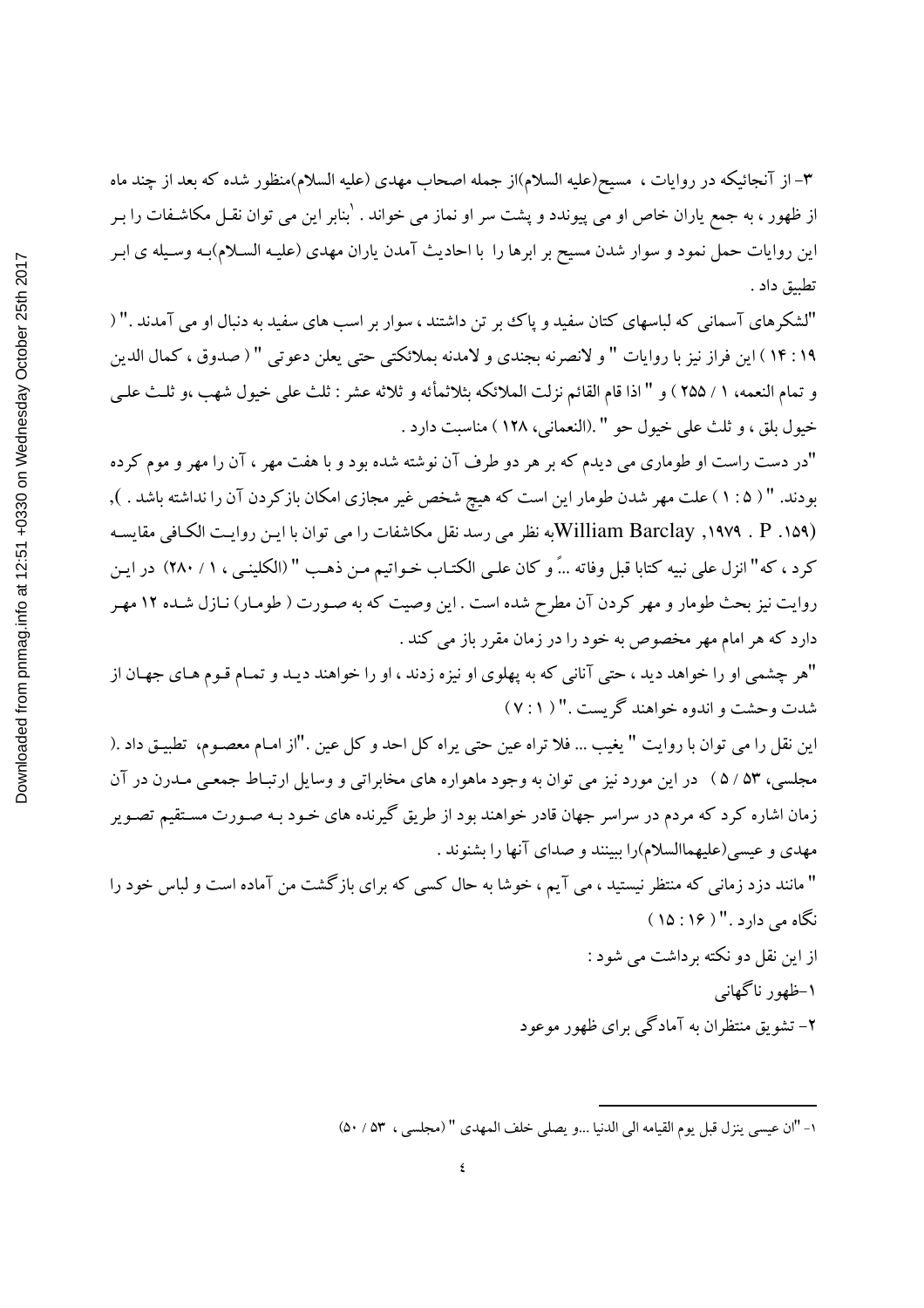اشارات روايات تأويلي ذيل آيه ي « هَلْ يَنْظُرُونَ إلاَّ السَّاعَةَ أَنْ تَـأْتِيَهُمْ بَغْتَـةً » (الزخـرف ، ۶۶ ) را مـي تـوان بـا نقـل مکاشفات تطبیق داد ، در تأویل این آیه گفته شده که منظور از ساعه ، ساعت قـائم اسـت کـه بـه صـورت ناگـهـانـی خواهد آمد . (مجلسی ، ۵۳ / ۱ ) نکته دوم از برداشت فوق ، با عنوان " انتظار فرج " سازگاری دارد . "افضل العباده انتظار الفرج "(حائري، 6٧ ) " افضل جهاد امتى انتظار الفرج " (الصافي الكليايكاني، ۴۹۴ )

| تــا كـــى بـــه تمنـــاى وصـــال تـــو يگانـــه         اشــكم شــود از هــر مــژه چــون ســيل روانــه |  |
|---------------------------------------------------------------------------------------------------------|--|
| خواهد بـه سـر آيـد شـب هجـران تـو يگانـه        اي تيـــــر غمــــــت را دل عشــــاق نشـــــانه         |  |
| (شيخ بهائي)                                                                                             |  |

"یک بره دیدم ( ۶:۵ ) بره آنها را به چشمه های آب حیات هدایت خواهد کرد . ( ۱۷:۷ ) من به هر که تشنه باشد از چشمه ی آب حیات به رایگان خواهم داد تا بنوشد . ( ۶:۲۱)" شاید بتوان گفت استفاده از کلمه ی "بره "برای عیسی (علیه السلام) در مکاشفات ، نمایش تصویری از یک انسان بی آزار و بی خطر است تا بدین وسیله حاکمان و قدرتهای زمان مسیح(علیه السلام) او را برای تاج و تخت خود تهدید ندانند و نسبت به او بی توجـه شـوند . چنانکـه این تصور در ذهن افراد در هر دوره ای از بره وجود داشته که او حیوانی است رام و اهلـی و خطـری از ناحیـه ی او کسی را تهدید نمی کند . این برداشت را می توان از کلماتی که در روایات شیعه خطاب به منتظران موعود بیان شده ، فهميد كه" كونوا كالنحل في الطير ليس شي من الطير الا و هو يستضعفها " (مجلسي ،٥٢ / ١١٥ ) و نيـز" لا تـرون الذي تنتظرون ، حتى تكونوا كالمعزى المواه التي لا يبالي الخابس اين يضع يده منها "( همانجا، ٢۶۴ )

"من به هر که تشنه باشد از چشمه ی آب حیات به رایگان خواهم داد تا بنوشد . ( ۶: ۲۱ ) بره آنها را به چشمه های آب حیات هدایت خواهد کرد . ( ١٧: ١٧ )"

در فرهنگ اهل کتاب آب حیات ، یک ترکیب استعاری است ازسمبل توانـایی خـدا در بـرآورده کـردن مهمتـرین نیازهای بشر (۳۹–۱۴٪ ۰۳۳–۱۴; John ۴:۱۳–۱۴; ۷:۳۷ )همین برداشت در روایات امامیه نیز دیده می شـود ، كه " مثله مثل الخضر ، و مثله ذي القرنين ، ان الخضر شرب من ماء الحياه ، فهو حي لا يموت حتى ينفخ في الصور " (نجفی، ۲۴۹ ) این روایت ناظر به عمر طولانی امام است که علت آن نوشیدن آب حیـات اسـت ، همانگونـه کـه خضر نوشید و عمر او جاودانه شد .

شمشیر دو دم تیزی هم در دهانش قرار داشت . ( ۱۶:۱ ) در مورد مهدی ( علیه السلام ) نیز این تعبیر زیـاد بـه کـار رفته است . " ليس شأنه الا بالسيف لا يستتيب احدا و لا يأخذه في الله لومه لائـم " (لنعمـاني، ٢٣٣ ) ايـن روايـات و نظیر آنها را باید در کنار توصیفاتی دید که بیان کننده ی مهربانی و عطوفت مهدی (علیه السلام) است ، مانند اینکه او فرزند رحمه للعالمین است ، او صاحب بخشش ، عفو و گذشت است ، او به انسانها درس آقایی ، بزرگی و مثبت نگری می دهد نه درنده خویی ، کینه توزی و انتقام جویی ، از پدران و مادرانشان مهربان تـر اسـت . (حـائری، ۱۰ )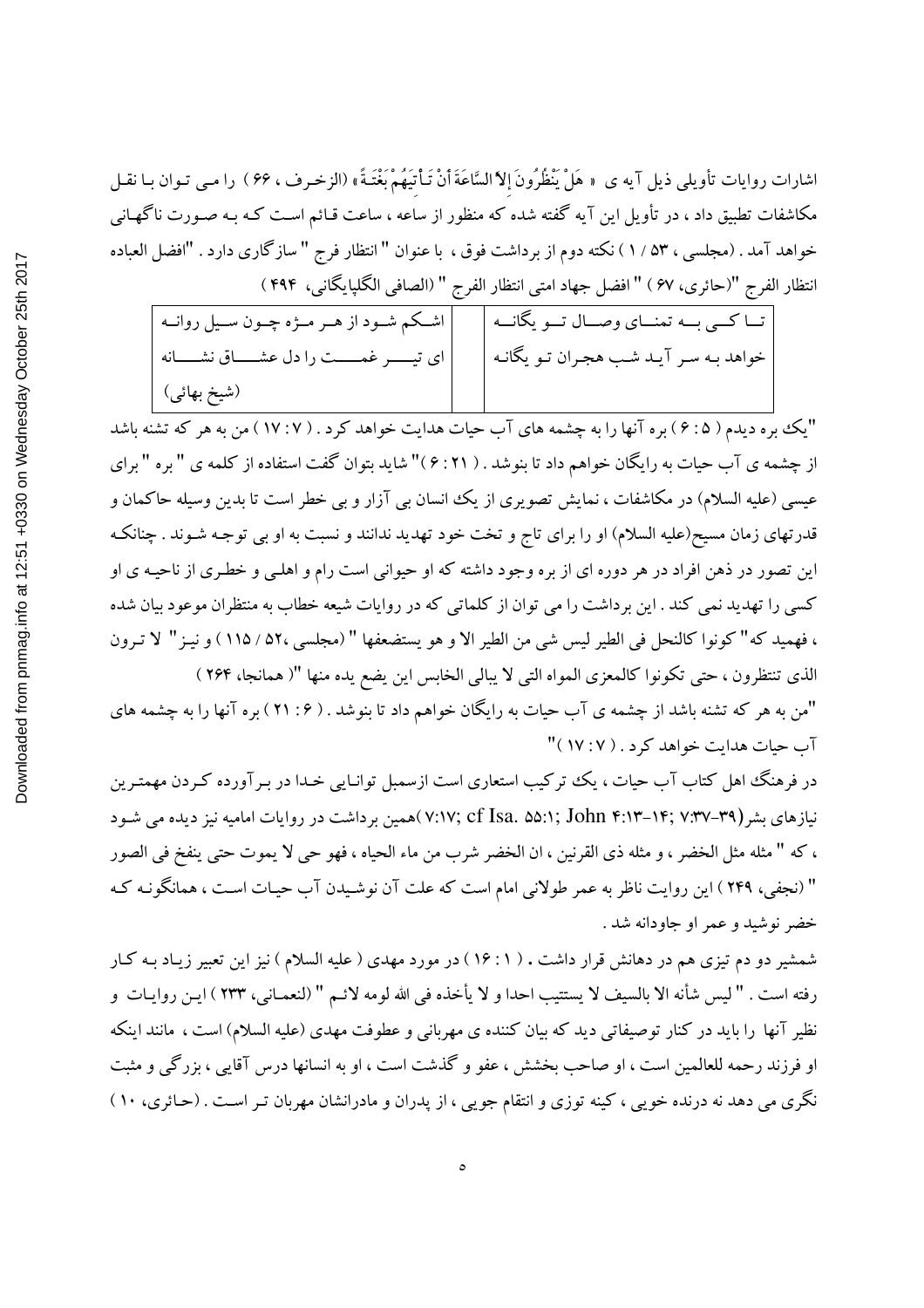چرا مردی با این خصوصیات اینگونه توصیف می شود ، در چنین مواردی می بایست به مقتضیات صدور ، مخاطب ، زمان و مکان نیز توجه کرد . شاید دلیل صدور روایات نخست ، وجود شرایط سخت ، طاقت فرسـا ، ظلـم و سـتم وارده بر مخاطبان صدور در زمان و مکانی خاص بوده که برای ایجاد حس مقاومت و امید به آینده بـه موعـودی بـا این ویژگی اشاره شده است ، از طرفی شمول این روایات عام نیست و مربوط به افراد و گروههای خاصی است . " زمان نجات و سلطنت خدا و حکومت مسیح رسیده است ". ( ۱۲ : ۱۰ ) ."سلطنت ما از آن خدا و مسیح او شـد و او تا ابد سلطان است ". ( ١١: ١٥)

این فرازهای مکاشفات با آیه ی «**إِنَّ الْأَرْضَ لِلَهِ يُورِثُهَا مَنْ يَشَاءُ مِنْ عِبَادِهِ وَالْعَاقِبَةَ لِلْمُتَّقِينَ» ( الاعراف ، ۱۲۸ ) مناسبت** دارد .

" این پسر با قدرتی مستحکم بر تمام قومها حکومت خواهد کرد " . ( ۱۲: ۵ ) ایـن بخـش نیـز بـا روایـت " و یبلـغ سلطانه المشرق و المغرب و يظهرالله به دينه و لو كره المشركون " (مجلسي، ۵۱ / ۷۱ ) سازگارى دارد.

"چشمانش همچون شعله های آتش تیز و نافذ است ." ( ۲ : ۱۹ ) در این روایت به یکی از ویژگیهای خـاص عیسـی (عليه السلام) در رصد و بررسي محيط اطراف و پيرامون خود اشاره شده است . شبيه به آن را مي توان در روايت " و پرې من خلفه کما پرې من بين يديه " (صدوق ، عيون اخبارالرضا ، ٢ / ١۶٩ ) مشاهده کرد .

.شاید بتوان گفت ، این تعابیر حکایت از استفاده منجی از علوم ، فنون ، تکنولـوژی و دوربینهـای پیشـرفته آن زمـان دارد ، به گونه ای که امام به تمام زوایای پنهان و آشکار محیط اطراف خود اشراف دارد ." السموات و الارض عند الامام كيده من راحته يعرف ظاهرها من باطنها و يعلم برها و فاجرها " (حائري ، ١١)

" صورت او همچون خورشید نیمروز می درخشید" . ( ۱۶:۱ ) تصویری است از پرهیز گـاری و تقـدس خـالص . (٢٠١٢, ٢٠١٤, Thomas L. Constable.)نقل يوحنا با فراز " الامام كالشمس الطالعة المجللة بنورها العالم " ( مجلسی، ۵۱ / ۳۶۶) مطابقت دارد . شاید منظور از نور در اینجا نور معنوی و ولایی باشد ، همان طور که در روایتبی ديگر نقل شده ، " انهم يستضيئوون بنور ولايته في غيبته كانتفاع الناس بالشمس و ان سترها سحاب " ( حـائري ، ١ /  $(rr9)$ 

#### اسامي و القاب منجي

هر چند در قرآن کریم صریحاً نام مهدی (علیه السلام)دکر نشده است ، اما روایات در تأویل یا تطبیق بعضـی آیـات قرآن كريم به نام مهدى(عليه السلام)اشاره كـرده انــد ، ماننــد : « وَعَــدَ **اللّــهُ الّــذينَ آمَنُـوا مـنْكُمْ وَعَملُـوا الصَّـالحَات** لَمِسْتَخْلفَنَّهُمْ في الْأَرْض كَمَا اسْتَخْلَفَ الذينَ منْ قَبْلهمْ » (النور ، ۵۵ ) صالحان و نيكوكاران در اين آيه حضرت مهدى (عليه السلام)و اصحاب ايشان هستند ،( مجلسي، ۵۱ / ۵۸ ) در قرآن كريم از عيسى (عليه السلام)با لقبمسيح يادشـده است . « **وَ قَالَ الْمَسيحُ يَا بَني إِسْرَائيلَ اعْبُدُوا اللَّهَ رَبِّي وَ رَبَّكُمْ** » ( المائده ، ٧٢ ) اين كلمه ١٠ مرتبه در قرآن كريم آمده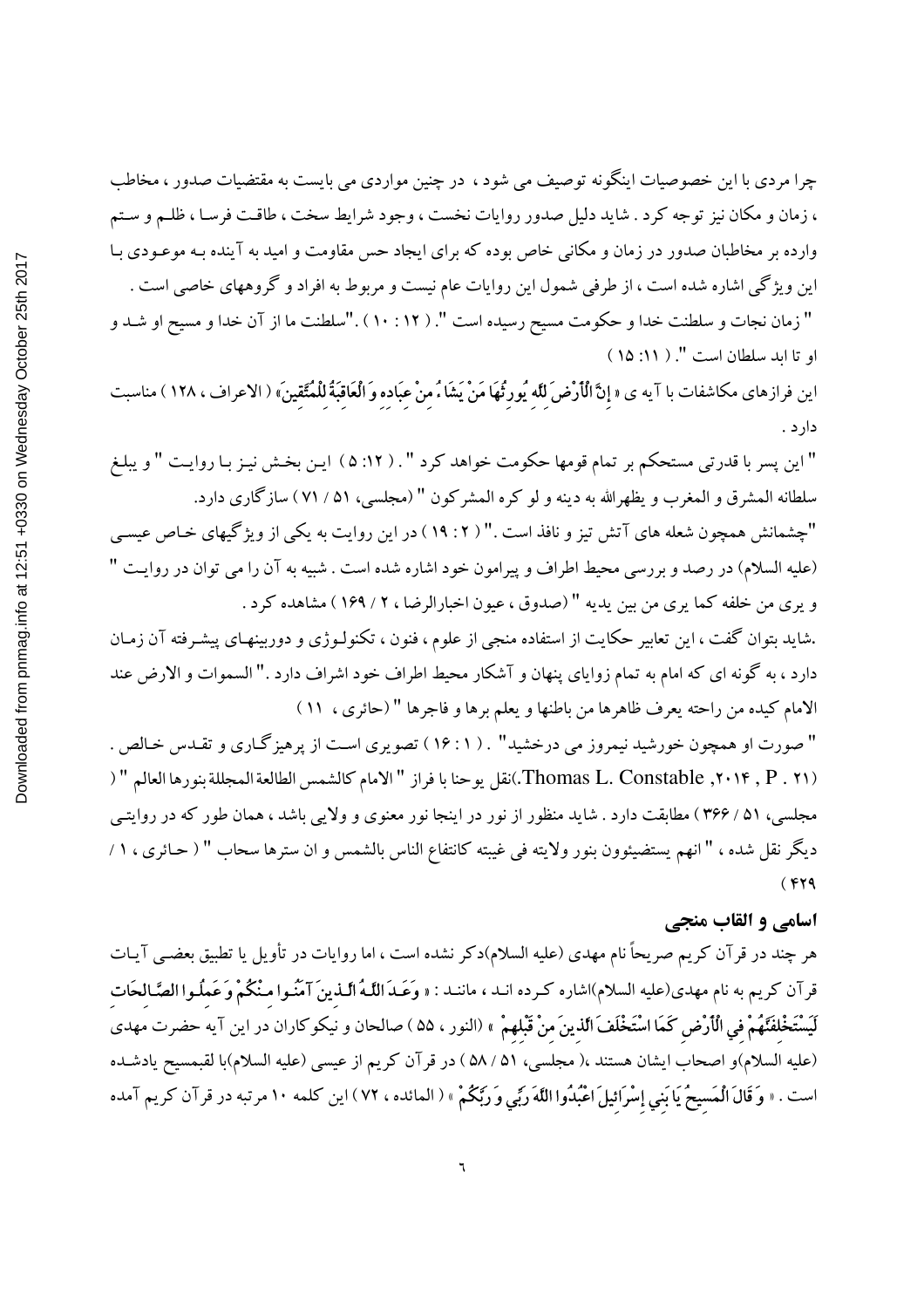است ، یکی از القاب مشهوری که در مکاشفات به عیسی (علیه السلام)نسبت داده می شود ، مسیح است ، از جمله : " مسيح (عليه السلام)نخستين كسي است كه پس از مرگ زنده خواهد شد ." ( ۵ : ۱ ) در آنجـا پـس از كلمـه ي " بره "كلمه ي مسيح و تركيب آن ، بيشترين كـاربرد را دارد ., ۲۰۰۶ (Edwin Reynolds. P . ۵۸, مسيح (علیه السلام)نام خاص عیسی (علیه السلام)نیست ، بلکه به دلیل آن که او منجی جهانی است ملقب به ایـن نـام شـده است ؛ زیرا از واژه ی مسیح مفهوم منجی برداشت می شود . (صدر، ۵۱۴)

"یوحنا کلمه ی خدا را می بیند که سوار بر اسب سفید همراه با لشکرهای آسمانی می آید . " ( ۱۹ : ۱۱ ) این فراز از مکاشفات را می توان با این آیه تطبیق داد. «**إِئَمَا الْمَسيحُ عيسَى ابْنُ مَرْيَمَ رَسُولُ اللّه وَكَلمَتُهُ أَلْقَاهَا إِلَى مَرْيَمَ وَرُوحٌ** منْهُ » (النساء ، ١٧١ ) " سپس ديدم كه آسمان گشوده شد ، در آنجا اسبى سفيد بود كه سوارش " امين و حق " نـام داشت ، چشمان او مانند شعله های آتش بود و بر سرش تاجهای فراوانی قرار داشت ، لقبش "کلمه ی خدا " بود . " ( ۱۹ : ۱۱ – ۱۴ ) همچنین یوحنا در عبارتی دیگر از سفر خود به آسمان با واسطه ی روح خدا می گوید : " ناگهان روح خدا مرا فرو گرفت و من خود را در آسمان دیدم " ( ۲:۴ و ۳ )در روایات شیعهنیز روح الله از القـاب عیسـی ابن مريم(عليه السلام) است . " قال عيسى ابن مريم يا معشر الحـواريين لـى الـيكم حاجـه اقضـوها لـى قـالوا قضـيت حاجتک یا روح الله " ( الکلینی، ۱ / ۳۷ ) همان طور که عیسی (علیه السلام)در مکاشفات به شکل تمثیـل و اسـتعاره بیان می شود .( ۵ : ۵ ، ۲۲ : ۱ ، ۱ ، ۲ ، )بعضی از روایات نیزاسامی و القاب مهدی(علیه السلام)را به صورت کنایـه مطرح كرده اند . (مجلسي ، ٥١ / ٧١ ) محدث نوري در كتاب النجم الثاقب تعـداد ١٨٢ لقـب بـراي مهـدي (عليـه السلام)بیان کرده است ، (نوری، ۱ / ۸۵ – ۱۷۷ ) هر یک از این القاب، به بخشی از صفات ، ویژگیها و آثار وجودی منجی اشاره دارند که بعضی از آنها با عیسای مکاشفات مطابقت دارد ، ، از جمله ی آنها می تـوان بـه القـابی .ماننــد ستاره صبح ( ١۶: ٢٢ )مسيح الزمان ( ٥ : ١ ) ميزان الحق ( ١٤: ١٣ ) وعده داده شده ( ٧: ٧ ) اشاره كرد.

## خلقت و سرنوشت منجي

یکی از مباحثی که در مورد شرح زندگی منجی در ادیان الهی مطرح است ، چگونگی تولد و سرنوشت او می باشد كه در اينجا اشاره اي مختصر به اين بحث خواهد شد .

#### خلقت جسماني ينهاني

آنچه در مورد واقعه ی تولد عیسی (علیه السلام)گفته شده این است که : مریم ، مادر عیسی(علیه السلام)که در عقد یوسف بود ، قبل از ازدواج با او ، به وسیله ی روح القدس حامله شـد ، یوسـف قصـد بـه هـم زدن نـامزدی خـود را داشت که در خواب فرشته ای به او گفت : نگران نباش کودکی که در رحم اوست از روح القدس است ، پسری به دنیا خواهد آورد و او را عمانوئیل کخواهند نامید . یوسف او را عیسی (علیه السلام)نام نهاد .(متبی ، ۱ : ۱۸ – ۲۵ )

١ –عمانوئيل به زبان عبري به معنى " خدا يا ماست " مـ ِ باشد .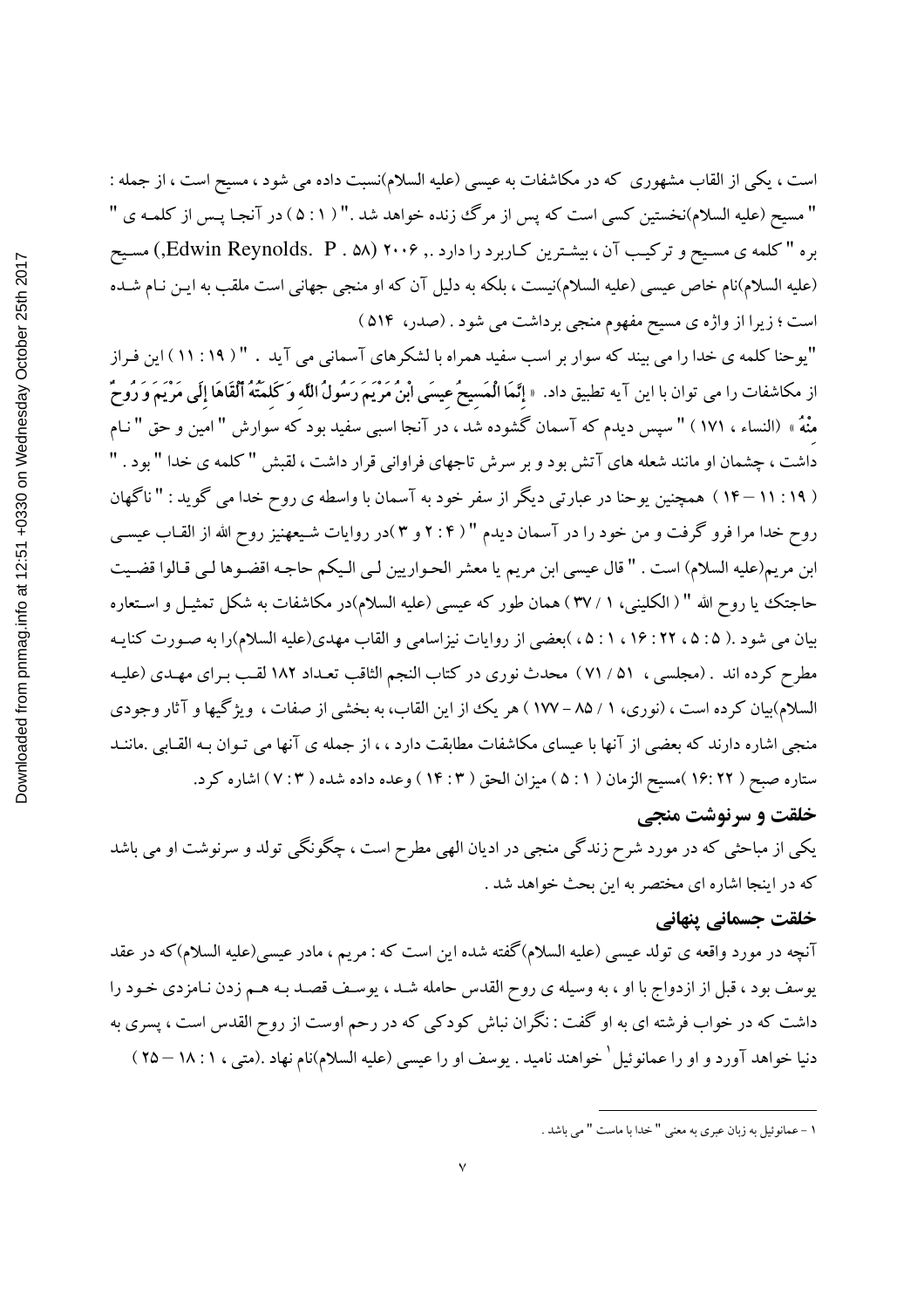با توجه به نقش روح القدس در تولد عيسى(عليه السلام)، اين روايت را مي توان با روايتي از بحـارالانوار تطبيـق داد که بیان کننده ی نقش دیگری از روح القدس در سرپرستی و حفظ و نگهداری مهدی (علیه السلام)است . مهدی (علیه السلام)در سال ۲۵۵ ه ق در شهر سامرا متولد شد . ( مجلسی، ۶/ ۵۱ ) به اعتقاد شیعیان محـل و ولادت او تا هنگام تولد مخفی بوده است ، بعد از تولد تا ۵ سالگی در کفالت پــدرش بـه روح القــدس سـپرده شــده بــود . ( همانجا، ١۴)

قرآن کریم تولدعیسی (علیه السلام)را معجزه گونه و پنهانی می داند . « **إنّمَا الْمَسيحُ عيسَى اْبنُ مَرْيَمَ رَسُولُ اللّه وَكَلمَتُهُ ٱلْقَاهَا إِلَى مَرْيَمَ وَ رُوحٌ منْهُ** »(النساء ، ١٧١ ) از اين گذشته نقل هاى تاريخى براى علل مخفيانه بودن تولد عيسى (عليه السلام) و مهدی تعبیرات تقریباً مشابهی ارائه کرده اند ، ظاهراً آگاهی حاکمان زمان از تولد کسی که تهدیدی برای تاج و تخت آنها محسوب می شد ، و تصمیم آنها بر قتل او ، مهمترین علت تولد پنهانی موعود شیعه و مکاشفات می ىاشد .

در انجیل متبی آمده است : ستاره شناسان مشرق زمین به هیرودیس پادشاه خبر دادند که در بیت لحـم کـودکبی بایـد متولد می شود که باید یادشاه یهود گردد ، آنها مأمور شـدند تـا او را بـه هیـرودیس تحویـل دهنـد ، امـا یوسـف و همسرش مریم همراه عیسی به مصر فرار کردند و تا زمان مرگ هیرودیس در آنجا ماندند . ( متبی ، ۲: ۲۳ – ۱) این روایت انجیل را می توان با روایت تولد مهدی (علیه السلام)مقایسه کرد .

معتصم عباسی از تولد مهدی (علیه السلام)احساس خطر کرد در صدد برآمد تا از تولد این نوزاد جلـوگیری کنـد و اگر متولد شد، او را از میان بردارد؛ اما مشیت الهی بر این قرار گرفت کـه آثـار حمـل در نـرجس خـاتون، مـادر آن حضرت پوشیده ماند. حجت حق از گزند آسیبها نجات یافت و بـرخلاف همـه ی تـلاش۵هـا پـا بـه عرصـه وجـود گذاشت . (صدوق ، كمال الدين و تمام النعمه ، ٢ / ١٥٥)

## خلقت نوري

در کتاب مکاشفات می خوانیم . " و من ابتدا و انتها هستم ، من زنده بودم و مردم ، و حال تا به ابد زنده ام ، ( ۱: ۱۸ ١٧ ) من الف ويا ، آغاز و پايان ، اول و آخر هستم . " ( ٢٢ : ١٣ )

در بین مسیحیان دو دیدگاه در مورد مسیح (علیه السلام)وجود دارد ، در انجیل متبی می خوانیم ، مسیح همانطور که صعود نمود با جلال بر خواهد گشت .( Matt , ۱۶ : ۲۷ , ۲۴ : ۳۰ , ۲۵ ])امـا در رسـاله ی پـولس و انجيـل يوحنا ، مسيح (عليه السلام) شخصي معيني نيست، بلكه اصلي است الهي و فوق طبيعي فراتر از تاريخ و زمان كه پيش از آفرینش جهان بوده و بعد از پایان آن نیز خواهد بود . عیسی مسیح (علیه السلام)خودش این وعده و هشدار را می دهد . ( cf.۱ : ۱۷–۱۸) مسیح (علیه السلام)کسی است که قبل از تأسیس جهان بوده و در دوره ای به شکل انســان روی زمین ظاهر شده تا زندگی کنـد بـرای نجـات نـوع بشـر بميـرد(Edwin Reynolds. , ۲۰۰۶ , P . ۶۷) از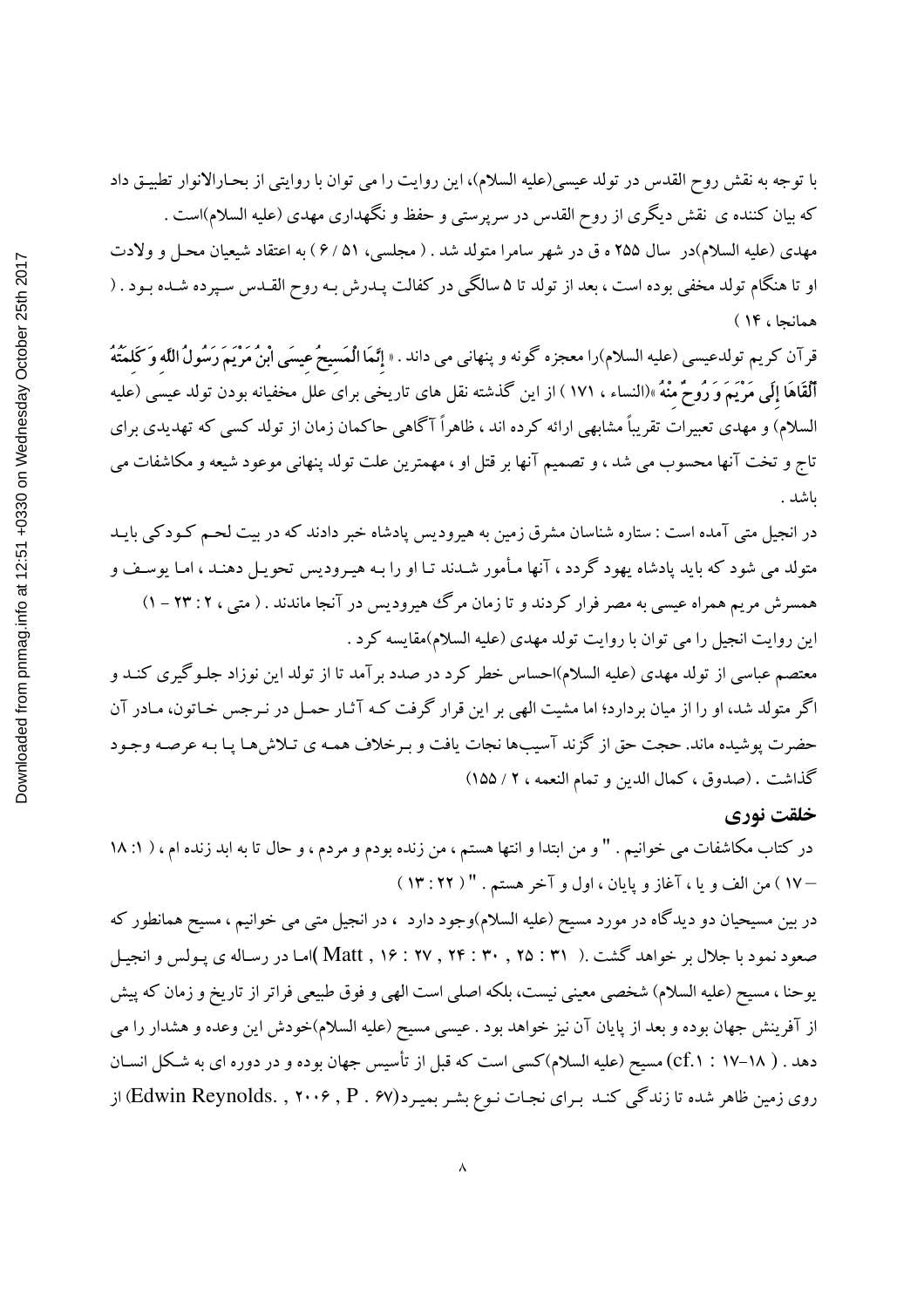طرفي يهـود اعتقـاد داشـت موسـي ، عيسـي ( عليهمـا السـلام )و فرشـتگان قبـل از تأسـيس جهـان خلـق شـده انـد .  $(1Pet.1:19-Y)$ 

پاولس ( Paul)معتقد است : خدا ما را قبل از تأسيس جهان انتخاب كرده است ( قبل از شروع زمان ) ( : ۱ . Eph ۴ ) این تعبیرات شبیه خلقت نوری است که در روایات امامیه در مورد ائمه و مهدی ( علیهم السلام ) مطرح است ، ( مجلسی، ۹/ ۱۵) به اعتقاد شیعیان ، مهدی (علیه السلام)از خلقت نورانی نیز برخوردار است ، او اولین آفرینش قبل از پدید آمدن آسمان و زمین به صورت نور پیرامون عرش بوده است . (همانجا ، ۵۴ / ۱۹۳)" لما اسـری بـی اوحـی الي ربي جل جلاله ... فرفعت رأسي فاذا بأنوار علي و فاطمه و الحسن و الحسين و علي بن الحسين و محمد بـن علـي ... و الحجه بن الحسن في وسطهم كانه كوكب دري " (همانجا، ۵۲ / ۳۷۹ ) در اين مورد احاديث فراواني نقل شـده است به گونه ای که بعضی از علما ، علیرغم ضعف سندی و متنی بعضی از این احادیث ، به دلیل کثرت آنها قائل به تواتر مضمونی این اخبار شده اند ، علامه طباطبایی ( ره ) معتقد است : در مجموع ، کثرت احادیث موجـود در ایـن زمینه به حدی است که نمی توان در اصل صدور این احادیث یـا صـحت انتسـاب آن بـه معصـوم مناقشـه نمـود . ( طباطبائی، ۱ / ۲۹۱ )

#### دشمنان منحي

همواره در مقابل منجی ، دشمنانی وجود داشته تا با مقابلـه بـا دعـوت و پيـام او ، از پيـروزي و رسـيدن بـه اهـدافش جلوگیری کنند ، هرچند این دشمنان در دوره ای بتوانند به موفقیتهایی دست یابند اما با توجه به وعده ی خداوند بر پیروزی نهایی حق بر باطل ، سرانجام تلاش آنها بی نتیجه و قرین و همراه با شکست و بیهودگی خواهد بود. اهم این دشمنان عبارتند از:

۱- شىطان

شیطان در کتاب مقدس تبدیل به یک شخص می شود که در مقابـل خـدا مـی ایسـتد او مظهـر شـرّ اسـت در مقابـل خداوند که مظهر خیر است . در عهد قدیم ما هرگز اهریمن نداریم اما در عهد جدید شیطان اهریمن می شود ، او در اهداف شرورانه به خدمت گرفته می شود و با اغواگریش مسیح ( علیه السلام ) را اغوا می کند و بر فکر مسیح( علیه السلام) تأثير مي گذارد . (Matt.۴:۱۰; Mk.۱:۱۳ ; Matt.۴:۱٫۵٫۸,۱۱; Lk.۴:۲-۳٫۵,۱۳

در کتاب مکاشفات ، تاریخ شیطان یک نمایش غم بار است ، بزرگترین فرشته ای که غرور و نافرمانی باعث شد او خودش را بزرگتر از خدا تصور کند ، از آسمان رانده شد ، " سپس در آسمان جنگی روی داد ، میکائیل و فرشتگان زیر فرمان او با اژدها و فرشتگان خبیث او جنگیدند . اژدها شکست خورد و همراه فرشتگانش از آسمان رانده شد . ( ۰۱۲ . ۷–۸ ) این بخش از نقل مکاشفات را می توان با " چون فرمان حق به سجده ی آدم در رسید همه ی فرشـتگان عالم سجده کردند ، مگر ابلیس که از سجده امتناع ورزیــد ... خداونــد فرمـود: چـون ســجده نمــی کنــی ، از صـف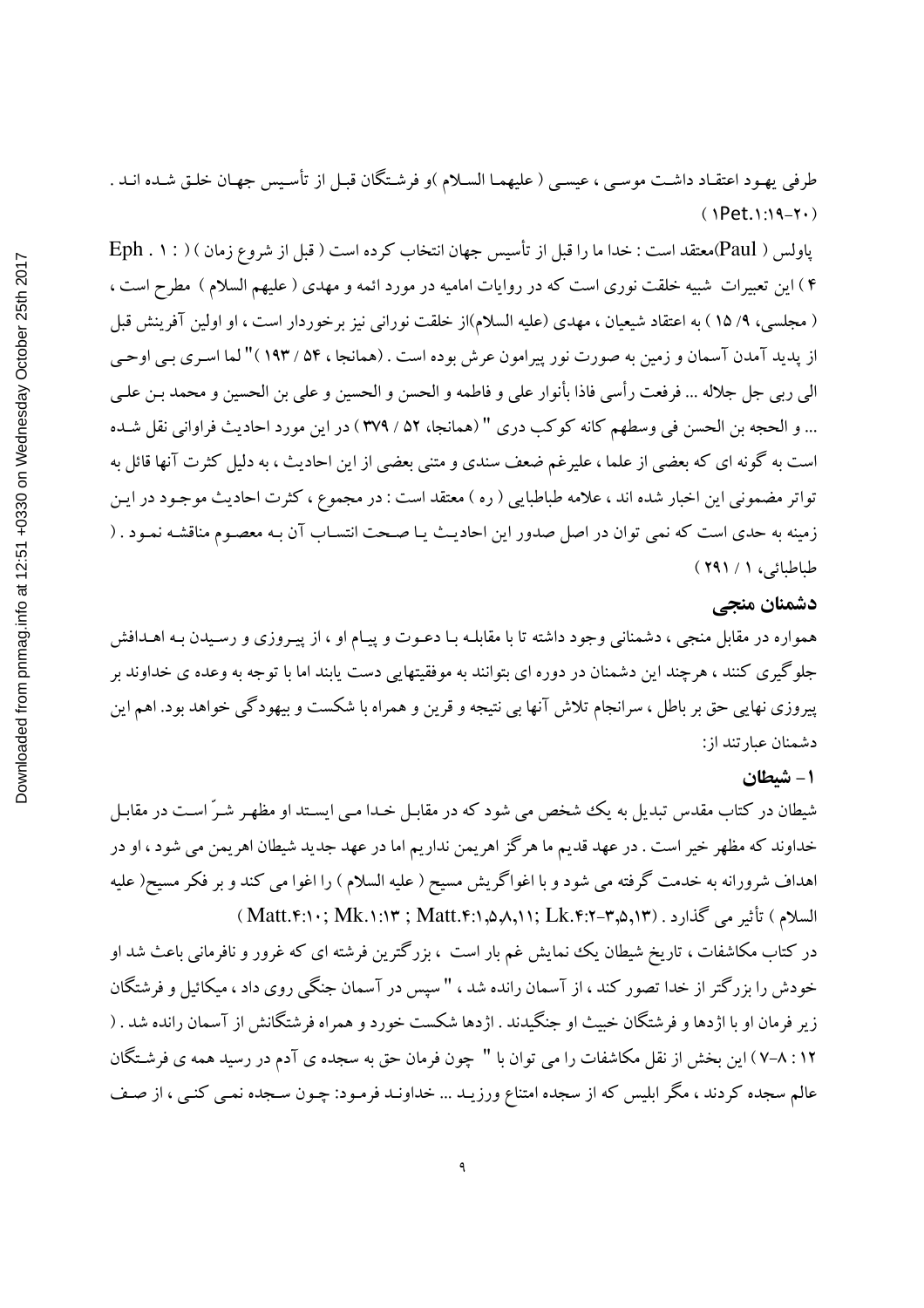ساجدان و از بهشت مطیعان خارج شو که تو رانده ی درگاه ما شدی . (الحجر ، ۳۰–۳۴) مقایسه کـرد ، در هـر دو حوزه ، عامل اصلي اخراج شيطان غرور و نافرماني او مي باشد . در نقل ديگر شيطان خادم واقعي خدا بود و بـا يـك گناه فرصت خدمت را از دست داد و منحرف شد ، شیطان یک مثال عالی از داستانی است که بهترین ، بدترین می شود .(William Barclay.p . ۲۶۱).شیطان هم اکنون در میان ساکنان زمین است و به صورت خصومت آمیز با آنها رفتار می کند .

" وقتی اژدها دید که به زمین افتاده است ، دست آزار به سوی زنی که پسر را زائیـده بـود دراز کـرد . " ( ١٢ : ١٣ ) این فراز از مکاشفات با "گفت خدایا چنان که مراگمراه کردی من نیز در روی زمین همه چیز را در نظـر فرزنــدان آدم جلوه می دهم تا از یاد تو غافل شوند و همه ی آنان را گمراه خواهم کرد . (الحجـر ، ۳۹) سـازگاری دارد . در مکاشفات ، شیطان می داند که زمان فعالیت او محدود و معلوم است و فرصت زیادی برای فریب مردم نـدارد ، لـذا با تمام قوا در زمین ظاهر می شود . " ... ای وای به روزگار شما ای اهالی زمین ، زیرا شیطان با خشم زیـاد بـه سـراغ شما آمده است ، چون می داند که فرصت زیادی ندارد . " ( ۱۲ : ۱۲ ) این بخش با " شیطان از خدا درخواست کرد که پروردگارا ، پس مرا تا روز قیامت که خلق مبعوث می شوند مهلت و طول عمر عطا فرمـا ، خـدا فرمـود ، تـو را مهلت خواهم داد تا به وقت معين و روز معلوم . ( الحجر، ٣۶–٣٨ ) قابل مقارنه است .

بر اساس روايات اماميه ، مهلت دادن به شيطان تا وقت معلوم ، قيامت نيست بلكه قيام قائم آل محمد ( عليه السلام ) است . (طبري، ٢۴٠ ) علامه طباطبائي در تفسير الميزان، مي نويسد: «ميان پاسخ خداونـد و تقاضـاي شـيطان تفـاوت وجود دارد و دراین پاسخ از جهتی موافقت شده است و از جهتی نیز مخالفت شده است اصل مهلت دادن به شیطان، یذیرفته شده ولی مدت مورد نظر شیطان رد شده است. چون سیاق آیه دلالت دارد بر اینکـه "وقـت معلـوم" غیـر از "يوم يبعثون" است و مراد از آن زمان ، قبل از قيامت است».(طباطبائي، ذيل آيه) " در اين جدال ، همه ي مردم دنيا تسلیم دسیسه های شیطانی خواهند شد و در مقابل جانور ، که به تحریک شیطان ، بـه خـدا و یـاران خـدا کفـر مـی گفت ، شکست خواهند خورد و او را خواهند پرستید . مگر کسانی که نامشان از آغاز آفرینش ، در دفتر حیات کـه متعلق به بره است ، نوشته شده او را پرستش نخواهند کرد .'' ( ١٠-۵ : ۲۳ , C.f ) این عبارات با '' همه ی آنها را گمراه خواهم کرد ، به جز بندگان یاک و خالص تو را "قابل مقارنه است .(الحجر،۴۰)

خداوند در آخرالزمان شيطان را شكست خواهد داد . ( , " The Eschatogy of Jesus " , ) Alison , Dale , C ۱۴۸. ۲۰۰۳ ) " سپس ، فرشته ای را دیدم که از آسمان پایین آمد . او کلید چاه بـی انتهـا را همـراه مـی آورد و زنجیری محکم نیز در دست داشت . او اژدها را گرفت و به زنجیر کشید و برای مدت هـزار سـال بـه چـاه بـی انتهـا افكند " و يس از پايان هزاره او را به درياچه ي آتش خواهد انداخت ." سيس شيطان كه ايشان را فريب داده بود ، به دریاچه ی آتش افکنده خواهد شد . "( ۲۰: ۱۰) به اعتقاد شیعیان بر اساس آیات قرآن ، شیطان پـس از نافرمـانی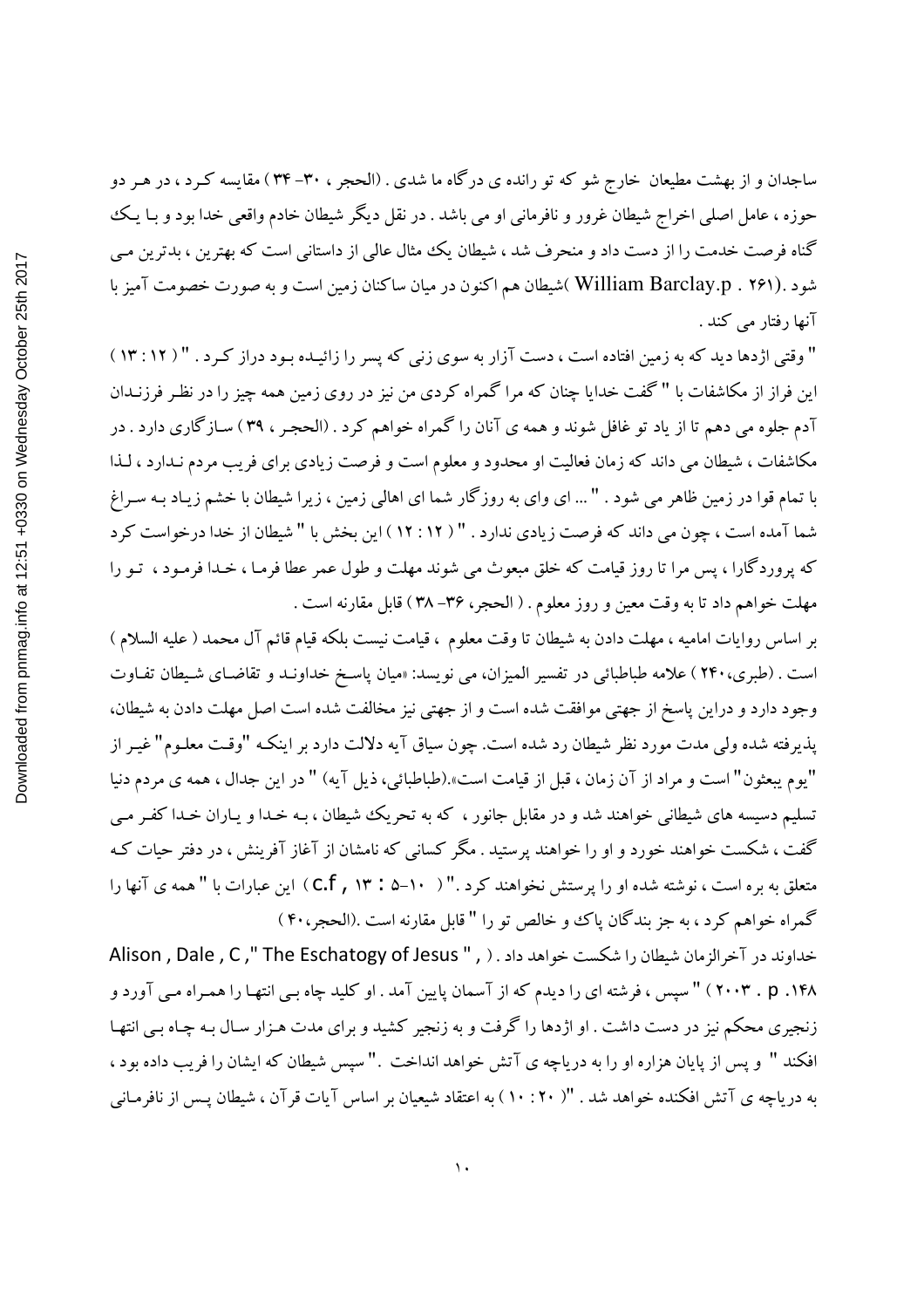خدا از بهشت رانده شد و قسم خورد تا وقت معلوم (الحجر ، ٣۶ – ٣٨ ) يعني قيـام قـائم نـه قيامـت (طبـرى، ٢۴٠) انسانها را فریب دهد . در آن روز، شیطان با تمام قوا حاضر می شود اما به دست علی ( علیه السلام ) و یارانش کشته می شود. (مجلسی، ۵۳ / ۴۲ ) با توجه به اینکه در این نوع از احادیث ، یوم وقت معلوم ، هنگـام ظهـور تفسـیر شـده است بنابراین هلاکت شیطان بعد از ظهور خواهد بود ، پس از آن تحقق وعده ی الهی بر وارث شـدن زمـین توسـط بندگان صالح که مستلزم نبودن شیطان در آن زمان است ، محقق می شود ، (القصـص ، ۵ ) در غیـر ایـن صـورت او کماکان به مأموریت خود یعنی فریب و گمراهی مردم ادامه خواهد داد .

در مکاشفات نیز گفته شده پس از اسارت شیطان و حبس آن در چاه بی انتها ، قیامت اول بر پـا مـی شـود ، کاهنـان خدا و مسیح هزار سال سلطنت خواهند کرد ، مسئله ًمهمی که در مکاشفات ، قـرآن و روایـات بـه صـورت تقریبـاً یکسان به آن پرداخته شده ، بحث هلاکت و از دور خارج شدن شیطان در دوره ی هزاره و آخرالزمان است ،در روز وقت معلوم ، ابلیس با هر چه نیرو از آدم تا آن روز دارد ظاهر می گردد ، علی ( ع ) نیز با اصحاب خود بر شیطان و لشکرش حمله می کنند شیطان را به هلاکت می رسانند . (بحار، ۵۳ / ۴۲) شبیه این عمل در فرهنگ اهل کتـاب بـه الیاس نسبت داده شده است . "گاهی از شیطان با نام دیگر یاد می شود ، یکی از کارهای الیاس در عصر مسیحا بـه قتل رساندن سمّائيل ، يعني شيطان سرچشمه ي تمامي شرور است .'' ( , The Jewish Encyclopedia , "s , ) '' v .,Elijah , quoting Yalkut Hadash , p , ۵۸ ) سؤالی که اینجا مطرح است این است که آیا نبود شیطان در یک دوره ای از خلقت با فلسفه ی کلی آفرینش که امتحان و آزمایش انسان در رویایی با شیطان است تنـاقض ندارد ؟ و خللي در داوري عادلانه در قيامت ايجاد نمي كند ؟ شايد با تفسير نمادين و آرماني و يا تأويـل ايـن اتفـاق بتوان گفت ، کشته شدن شیطان به معنای نهادینه کردن فضائل اخلاقی ، صفات پسـندیده در وجـود انسـانها و ریشـه کن نمودن مفاسد و رذائل از درون انسانها در پر تو رهنمودها ، تلاش ها و آمـوزه هـاي منجـي در جامعـه ي آن روز است ، در این صورت است که شیطان کارایی خود را از دست می دهد و مرگ او اتفاق می افتـد . عـلاوه بـر آن ، نیروها و کششهایی که انسان را وادار به گناه و معصیت می کند فقط منحصر بـه شـیطان نیسـت بلکـه وسوسـه هـای درونی و بیرونی مانند نفس اماره و شهوات ، همچنان در انسان وجود دارد ، اما انسانها در سایه تعالیم و تربیت جامعه ی الهی آن روز ، تمایلی به انجام گناه ندارند ، گر چه توان و امکان انجام گناه را دارند .به هر حالنتیجه هر دو حالت ، عبارت است از عاجز بودن و عدم کارایی شیطان در گمراهی مردم در دوره ی حاکمیت منجی ، چه کشته شود یا بے اثر گردد .

نتیجه مشابهی که از دو دیدگاه حاصل می شود این است که شیطان ، ابتدا مقرب درگاه خدا بوده ، به دلیل غـرور و نافرمانی از درگاه خدا رانده می شود ، روی زمین همه ی انسانها به جز پاکان و بندگان خالص خدا را فریب می دهد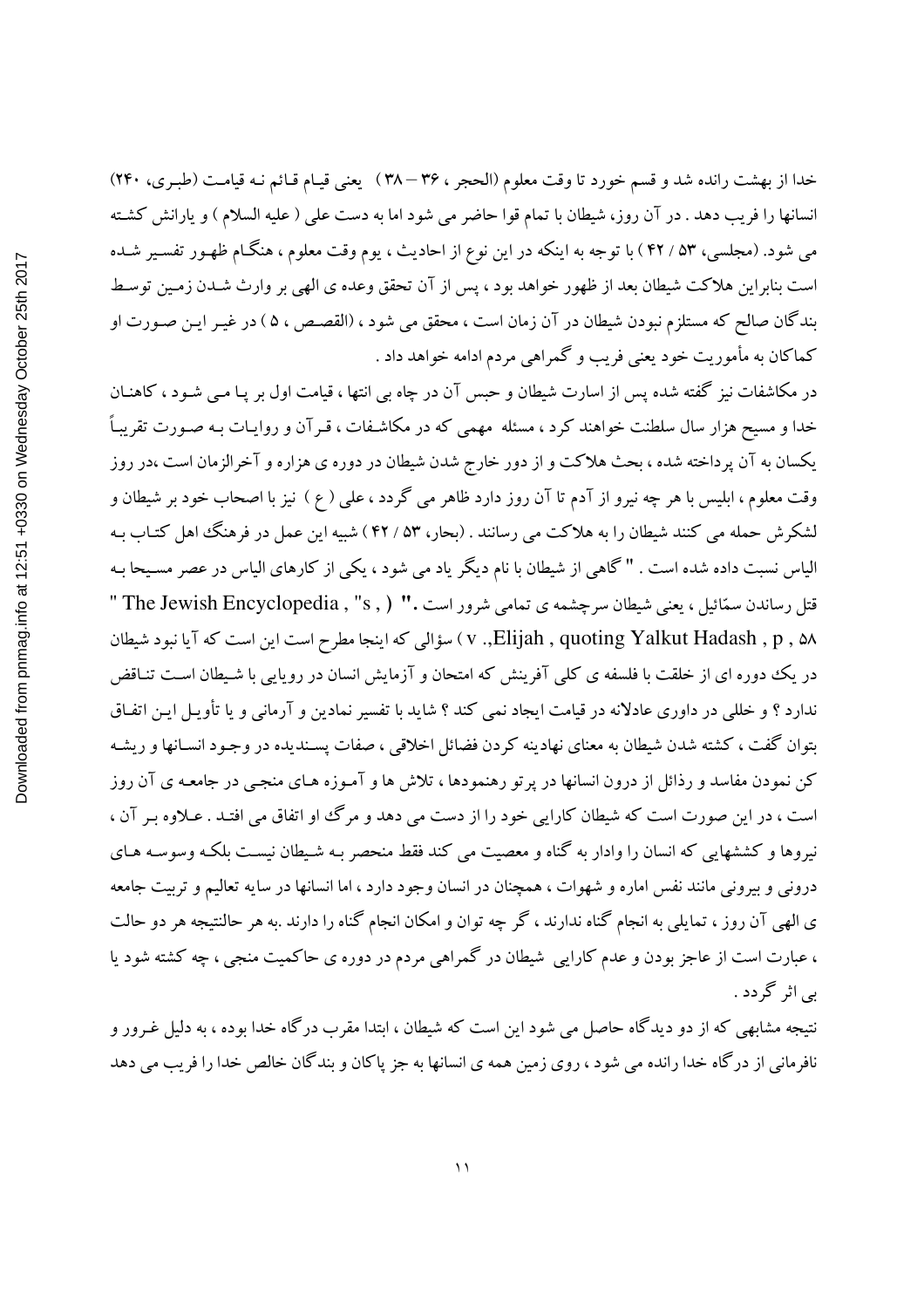، در دوران ظهور منجی ، کارایی خود را از دست می دهد و در پایان کشته می شود و توسط خداوند بـه جزیـره ی آتش یا جهنم افکنده می شود .

۲- دجال

در كتاب مقاييس اللغه كلمه ي " دجل " به معناي يوشش ، ينهان كاري و فريب آمده است . ( ابن فارس، ذيل ماده دجل ) بر اساس روايات اماميه ، ظهور دجال در آخر الزمان قطعي است ، آمدن او نزديك بـه واقعـه ي ظهـور بيـان شده است ، دجال، فریب کاری است که در آخرالزمان، مردم را گمراه خواهد کرد (مفید،۱۲۱) . به عقیده ی مستر هاکس ، واژه ی دجال فقط در رساله ی اول یوحنا آمده است . (هاکس، ۳۷۵) هر که بگویـد عیسـی همـان مسـیح نیست ، دروغگوست ، آن دجال است که پدر و پسر را انکار می نماید ،(همان ، ۲۲ ) ویژگی آشکاری کـه در ایـن عبارت در مورد دجال ذکر شده ، مخالفت ، ضدیت و دشمنی او با مسیح است ، از این منظر می توان گفت ، یکسی از دشمنان مسیح ( علیه السلام )در مکاشفات یوحنا ، دجال است ، دجال به آنتـی کراسـت یعنـی ضـد مسـیح( علیـه السلام ) معروف است ، بحث آن از باب ١٣ شروع مي شود ، آنتي كراست بعد از ابليس منفورترين فرد بوده است و بعضی اوقات به عنوان پسر ابلیس مطرح می شود ، در مکاشفات است که شیطان در مقابل خداوند قرار مـی گیـرد و تبديل به حريف و دشمن او مي شود و دجال ( يسر شيطان ) در مقابل عيسى( عليه السلام ) ، از خصوصيات دجـال آن است که قدرت همراه کردن افراد را دارد و می توانـد آنهـا را تحت تـأثیر قـرار دهـد . بـه جـانوري بـا اعضـاي حبوانات وحشی و درنده تشبیه شده است که قدرت خود را از شیطان می گیرد.

بحث آنتی کراست ریشه در تاریخ دارد و بر عهد جدید تأثیر گذاشته است ، در عهـد قـدیم ، اشـعیاء از روزی مـی گوید که خدا ، جانور دریایی ، مار و اژدهایی را که در دریاست خواهد کشت .( ۱ : ۲۷. Isa )

در عهد جدید نه تنها از دجال بلکه از دجالان سخن رفته است ، " ای بچه ها ، این سـاعت آخـر اسـت و چنـان کـه شنیده اید که دجال می آید ، الحال هم دجالان بسیار ظاهر شده اند و از این مـی دانـیم کـه سـاعت آخـر اسـت " ( رساله ی اول پوحنا ، ۲ : ۱۸ )در روایات امامیه هم شبیه این تعبیـر مکاشـفات ، آمـده اسـت . " خداونـد پیـامبری را برنمی انگزید ، مگر این که قوم خود را نسبت به دجال بیم داد . (صدوق،۵۲۹)

دیدگاه مسیحیت در باره ی دجال منحصر به یک موجود فرازمینی نیست ، بلکه حتبی منکران خدا و عیسی را دجالان روزگار می داند ، هرکه بگوید عیسی همان مسیح نیست ، دروغگوست ؛ او همان دجال است (رساله ی اول یوحنا ، ۲ : ۲۲ ) کلاید معتقد است : او از سیستم های کنترل و مراقبت بسیار پیشرفته ای استفاده خواهد کـرد ، او آن چنـان حاکمیتی بر جهان خواهد داشت که هیچ یک از ما با وجود تمام تکنیک هایی که به کار می بریم ، توان رسیدن بـه گرد پای او را نداریم ، در همان آغاز ، دشمن مسیح ( دجال ) بر ده ملت اروپایی حاکم خواهد شد . (هالسل، ۴۷ )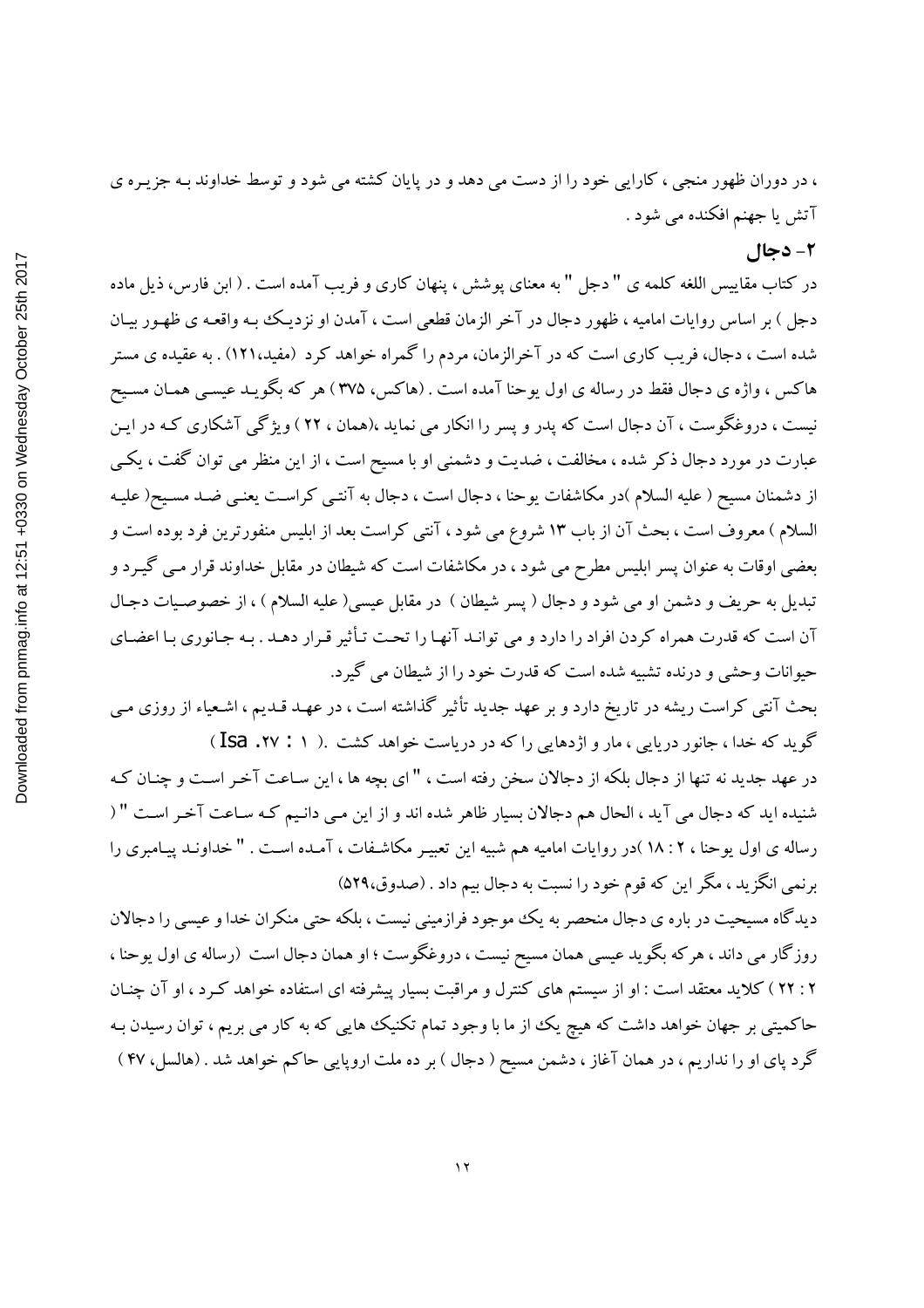بر این اساس "ممکن است ما به عنوان یک اصل کلبی ، ضد مسیح( علیه السلام ) را قدرت جهانی ضد خدا بـدانیم ، یا اینکه آن را به افراد تاریخی خاص مانند پادشاهان و ستمگران نسبت دهیم ،" ( Goff , M . , " Antichrist (Forcyclopedia of Millennialism ,". p . ۲۳ درمورد اینکه این ویژگی منطبق بر چه کسی است ، نظرات متفاوتی را می توان مطرح نمود ، دجال نام، شخص معینی نیست و هرکسی که بـا ادعاهـای دروغـین و بـا توسل به حیلهگری و نیرنگ، در صدد فریب مردم باشد، دجّال نامیـده مـی شـود ، مؤیـد آن روایـاتی اسـت کـه از دجّالهای فراوانی سخن گفته است . ( رساله ی اول یوحنا ، ۲ : ۱۸ ) و ( مفید، ۲/ ۳۷۱ ) دیگر این که فـردی معـین و مشخص، به عنوان دجال، در دورهٔ غیبت– با همان ویژگیهایی که برای وی بیان شده است– باشد کـه هنگـام ظهـور منجی با انتشار اخبار دروغ ، افکار مردم را از واقعیات آن زمـان منحـرف مـی کنـد، بـرای حفـظ و بقـاء ارزشـهای طاغوت، همهٔ تلاش خود را به کار میگیرد و با سوءاستفاده از زمینه های فکری و اجتماعی احساسـات مـردم، دسـت به تزویر و حیله گری میزند تا آنان را نسبت به اصالت و تحقق انقلاب جهانی منجی، دچار تردید و دودلی کند و از پیروزی آن جلوگیری کند .

از این عبارات می توان نتیجه گرفت که دجال علاوه بر آن که به عنوان یک فرد خاص تصور می شود می توانید به صورت جریان خاصی درنظر گرفته شود که در تمام زمانها وجود داشته باشد .

#### ۳- جانور یا سفیانی

از علائم ظهور مسیح در مکاشفات، می توان به قیام جانور اشاره کرد . " در ایـن هنگـام جـانور عجیبـی را در رؤیـا دیدم که از دریا بالا می آمد . سپس جانور عجیب دیگری دیـدم کـه از داخـل زمـین بیـرون آمـد " ( ۱۳ : ۱ و ۱۱) ظهور جانور در مكاشفات همراه با علامتهايي يعني هفت بلاء و عـذاب آخـر اسـت . " در آسـمان علامـت عجيـب دیگری دیدم ... سپس ، در برابر خود چیزی شبیه دریای آتش و بلور دیدم که موج مـی زد ، در کنـار دریـا کسـانی ایستاده بودند که بر آن جانور خبیث و مجسمه اش و بر آن علامت و عددش پیروز شـده بودنـد . ( ۱۵ : ۲ – ۱ ) این تعبیرات را می توان با سفیانی در روایات امامیه مقایسه کرد .

از مهم ترین، نشانه هایی که برای ظهور مهدی (علیه السلام ) ، بیان می شود ظهور سـفیانی اسـت . آمـدن او حتمـی است و چاره ای از آمدن او نیست(مجلسی، ۵۲ / ۱۸۲) در روایات شیعه، سفیانی غالبا همراه چنـد علامـت مشـهور: نداء، نفس زكيه، فرو رفتن سپاه سفياني در سرزمين بيداء ، ياد شده است( همان ) نـزول عـذاب غيـر منتظـره و عـدم امکان گریز (سبأ ، ۵۱) نزول عذاب بر سپاهیان سفیانی در سرزمین بیداء است . (بحار، ۵۲ / ۲۵۲)

جانور چاه بی انتها ، ( ۱۱ : ۷ ) موجودی است که دو شاهد اورشلیم را به قتل می رساند و ۴۲ ماه حکومت می کند ، از جهنم می آید ، ویران می کند اما زمان او محدود است ، یوحنا سه چیز را در باره ی این جانور بیـان مـی کنـد ، همدستی در توطئـه بـا اژدهـا ، مـوفقيتش در فريـب همـه ی جهـان و مـوفقيتش در شكسـت موقـت مقدسـان خـدا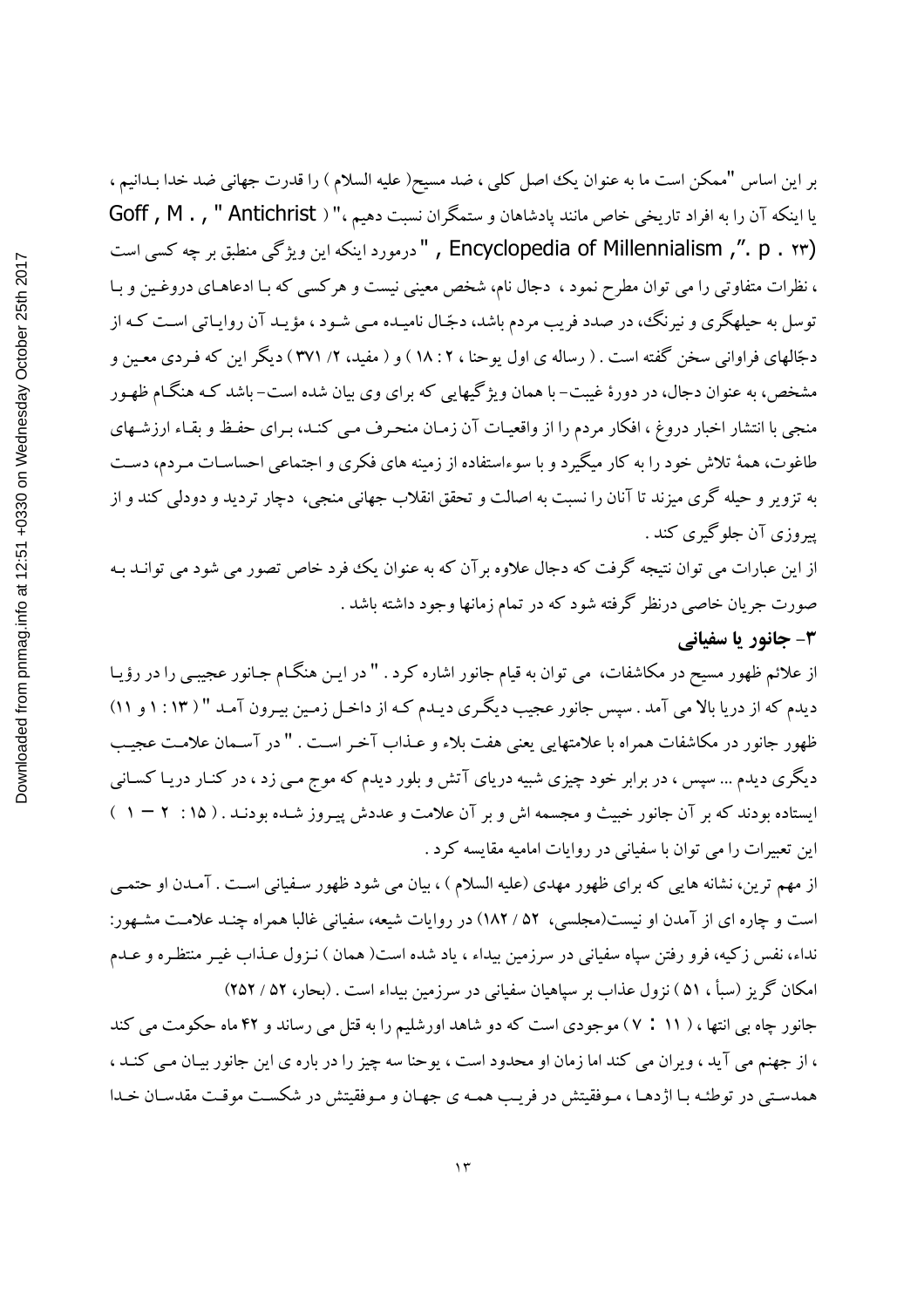(Thomas , L , constable , P .۱۱۹)بخشی از کارکرد جانور را شاید بتوان با عملکرد سفیانی در دوران ظهور مهدی ( علیه السلام )مقایسه کرد . " سفیانی با ابقع برخورد و پیکار می نماید ، او ابقع و یارانش را می کشد و اصهب را نيز به قتل مي رساند . (النعماني، ١۴٩ ) سفياني به كوفه مي رود و ياوران آل پيامبر را به قتـل مـي رسـاند . (الطوسی، ۲۷۸)تعداد نفرات لشکر سفیانی در تهاجم به کوفه ۷۰ هزار نفـر گفتـه شـده اسـت. (الغیبـه،۲۸۰) :مـردی سلحشور با عده ای از مستضعفان اهل کوفه در برابر سپاه سفیانی خروج می کند.او نیز به دست فرمانده لشکر سفیانی در میان کوفه و حیره به قتل می رسد . (طوسی، ۲۵۶) سپاهی از خراسان با شور و شتاب، با پرچم های برافراشـته، بـه سوی کوفه حرکت می کنند، که شماری از اصحاب مهدی (علیه السلام)در میان آنها می باشند.(همان ) در حـدیثی از امام صادق ( عليه السلام)از خروج سيد حسني و كشته شدن يارانش به دست سفياني سخن گفته شـده .(النعمـاني، ۱۴۹) در حدیث دیگری از امام صادق (علیه السلام) از کشته شدن سید حسنی به دست اهل مکه و ارسال سـر او بـه سوی سفیانی سخن رفته است. (کلینی، ۸/ ۱۸۹)

در دو توصیف جداگانه برای جانور دوم و شیصبانی از پاران سفیانی ، به صورت مجازی بیرون آمدن آنها از زمینـه مطرح شده است ، شاید بتوان این دو تعبیر را از جهتی با هم مقایسه کرد .

" سپس جانوري عجيب ديگري ديـدم كـه از داخـل زمـين بيـرون آمـد " ( ۱۳ : ۱۱ ) در روايـات اماميـه از خـروج شیصبانی در آستانه ی خروج سفیانی در کوفه سخن رفته و با قاطعیت آمده است که هرگز سفیانی بـدون شیصـبانی نخواهد بود.وی در کوفه خروج می کند و همانند جوشش آب از زمین می جوشد.وی هواداران زیادی پیدا می کند و با دوستان اهل بيت ( عليه السلام)درگير مي شود.(نعماني، ٣٠٢ )

جانور از چاه بی انتها بیرون می آید ، جانور قدرت خود را از شیطان می گیرد . شیطان به او قدرتهای فوق طبیعی می دهد . " اژدها تاج و تخت و قدرت و اختیارات خود را به او بخشید ، اژدها به او قدرت داد تا با خلق خدا جنگیده ، ایشان را شکست دهد و بر تمام قومها و قبیله ها از هر زبان و نژاد دنیا حکومت کند . ( ۲: ۱۳ و ۷ )

احضار جانور توسط اژدها نقشه ي نابودي فرزند زن بود . ( Notes on revelation, Thomas , L , ) ۱۲۰–۱۱۹. Constable , Pp ) منظور نابودی عیسی مسیح است . همان هدفی که در قیام سفیانی دنبال می شود يعني کشتن و نابودي مهدي .

بسیاری از مفسران مدرن عقیده دارند که اولین جانور تجسم شخصیت قدرت غیر روحانی در مقابل کلیسا و دومـین جانورتجسم شخصیت مذهب دروغین است .( .E.g., Mounce, p. ۳۴۹ ) در مـذهب امامیـه نیـز برخـی بـا استناد به بعضی از روایات معتقدند که سفیانی شخصمعیّنی از آل ابوسفیان و فرزندان او نیست بلکه اشاره به صـفات و برنامه های مشخصی است که در طول تاریخ ، افراد زیادی مظهر آن بوده اند . (مجلسـی، ۵۲/ ۱۸۲) سـفیانی نمـاد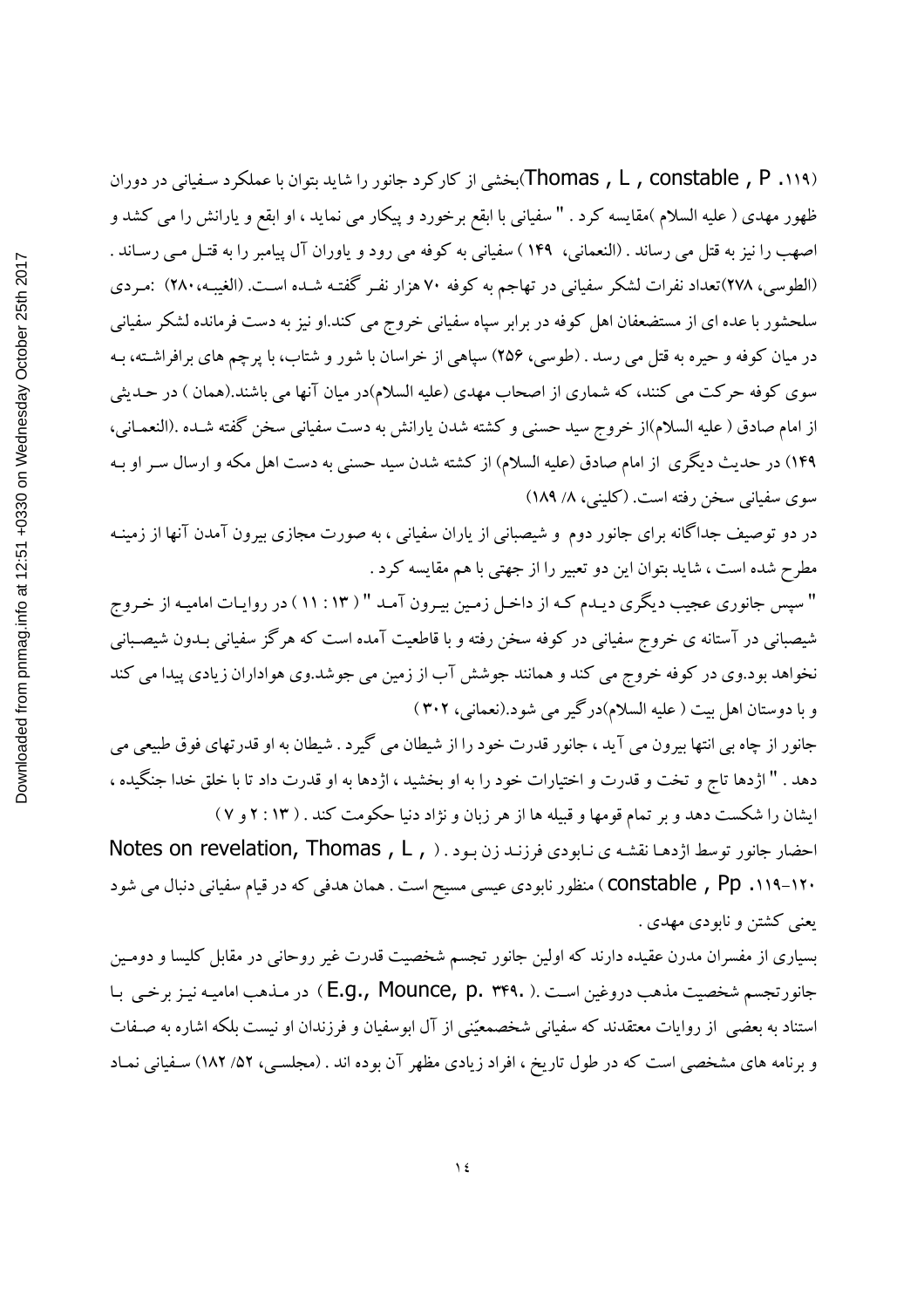تفکری منحرف در جهان اسلام است که همه ی جنبش ها و دیدگاههای غیر صحیحی که به دروغ خود را به اسلام منتسب می کنند را در بر می گیرد

حال با نگاه به توصیف دو جانور و نمادین بودن آنها به عنوان تجسم قدرتهای مادی و مذهبی دروغین همراه با ظاهر فریبنده ی آنها ، و ویژگیهایی که در روایات برای سفیانی بیان شده است شاید بتوان جانور دوم را با سفیانی مقایسـه کرد ، شاید در زمان ظهور ، جریانهایی معارض و شیطانی وجود داشته باشند که قصد تخریب و شکست قیام منجبی را دارند ، چه بسا اینها سال ها قبل از قیام شکل گرفته باشند و در حال فعالیت باشند و در آن زمان در قالب جانور یا سفیانی جلوه کنند ،نکته جالب در این ماجرا ، سرنوشت مشابه و یکسان آنها است کـه جـانور بـه وسـیله ی مسـیح و سفیانی توسط مهدی کشته می شوند ،"ایشان با بره جنگ خواهند نمود و بره بر ایشان غالب خواهد آمد، زیرا که او ربالارباب و پادشاه پادشاهان است"( ۱۷ : ۱۴ ) سفیانی ، سپاهی را از شام به دنبال امـام مـی فرسـتد امـا ايـن سـپاه در منطقه ی بیدا در زمین فرو می رود و جز شخصی که خبر آن را می رساند کسی از آنها زنده نمی مانـد ، سـفیانی بـه همراه باقیمانده ی نیروهایش به سوی امام حرکت می کند اما آن حضرت پیروز شـده ، سـفیانی را خواهـد کشـت . (مجلسی ، ۵۲ / ۳۱۵)

در مکاشفات یوحنا و روایات امامیه در مورد سرنوشت سیاهیان جانور و سفیانی عبارتی مشابه با ایـن مضـمون آمـده که پس از کشته شدن آنها ، پرندگان از گوشت آنها سیر خواهند شد . " آنگاه تمام دار و دسته ی او با شمشیر تیزی که در دهان اسب سوار بود ، کشته شدند ، و پرندگان شکم خود را با گوشت آنان سیر کردند . (مکاشفات ۱۹: ۲۱ )" لشکر سفیانی را تا آخر بکشند حتی اینکه اگر یک نفری در میان درختی یا در جوف سنگی پنهان شده باشـد آن درخت و آن سنگ فریاد زند که در میان من کافری پنهان است ، پس او را بیرون آورند و بکشند ، پس درندگان و يرندگان از گوشت آنان سير شوند . " (خراساني، ٢٢۵)

سرنوشت منجي :

"مسیح (علیه السلام)نخستین کسی است که پس از مرگ زنده شد و هرگز نخواهد مرد ، و برتـر از تمـام پادشـاهان این جهان است ، سپاس و ستایش بر او که ما را محبت می نماید و با خون خود ما را شست ".( ۵: ۵) در بیشتر جوامع غربی امروز ، اینطور فکر می شود که جنایتکاران دور ازچشـم مـردم او را مجـازات کـرده انــد ، یــا اینکه گرفتار مرگ یا اعدام شد . ( Jesus Apocalyptic Prophet Of The New Millennium . p  $(0.117)$ 

اعدام یکی از رایج ترین مرگ هایی بود که به وسیله ی رومی ها انجام می شد ، آنها آن را ابداع نکردند اما گـاهی از آن استفاده می کردند ، مخصوصاً برای مردمی که جنایت انجام می دادند ، بعضی از مسیحیان فکر می کردند که مسیح(علیه السلام) ، تنها به صلیب کشیده شد ، البته اینطور نیست ، بر طبق احادیث انجیل ، مسـیح قبـل از اعــدامش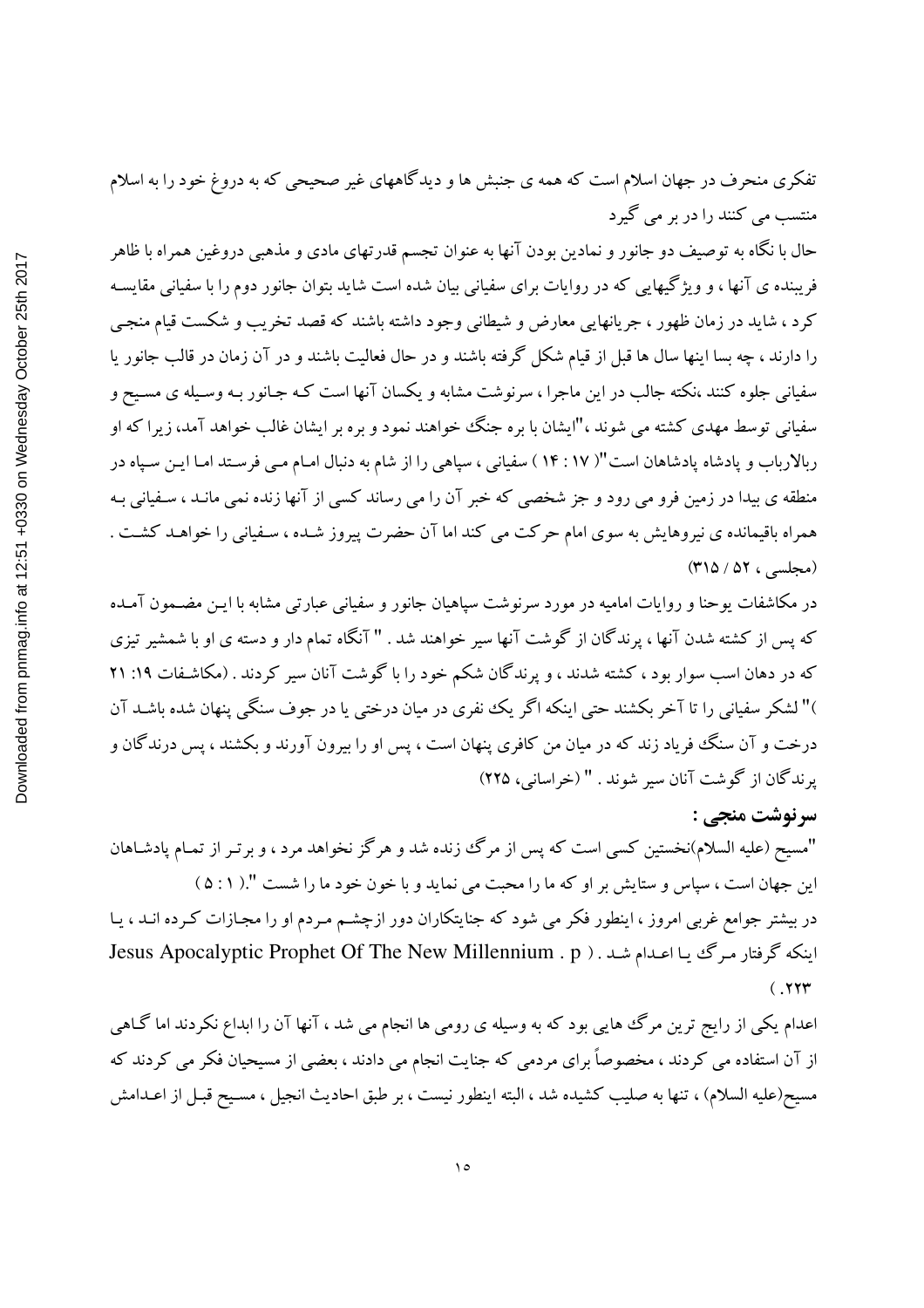شلاق زده شد . (۱ : ۱۹ . John) به هر حال مسیح(علیه السلام)و دیگران به وسیله ی سـربازان بـه خـارج از دروازه های شهر برده شدند ، در خصوص مردن مسیح(علیه السلام)در پایان بعد از ظهر جمعـه بـود کـه چنـد سـاعت طـول کشید ، حواریون با او نبودند ، گویا بعضی از زنهایی که از الخلیل همراه او بودند از مسافتی دور گزارش داده انــد ، هیچکس به اندازه کافی نزدیک نبوده است تا آنچه را در پایان گفته است ، بشنود . Bart D , Ehram. P .۲۲۴ ) (در چند نقل مستقل گفته شده که بدن مسیح(علیه السلام)به وسیله ی یکـی از پیـروان او بـه نـام یوسـف ، مخفیانـه تشییع شد .( ۳: ۱۹ . John ) دانشمندان این حدیث را با توجه به قرائن موجود ، معتبر دانسته اند ، جنایتهای اعدامی و صلیبی معمولاً اجازه تشییع داده نمی شدند و روی صلیب می ماندند تا دریده و خورده شوند و به وسیله ی سفورها و مأموران ، نظافت گردند ، بعضبی گفته اند که بدن مسیح به وسیله ی سگها خورده شد اما هیچ تأیید تاریخی ندارد ، به نظر ، غیر محتمل می رسد که جنازه ی مسیح روی صلیب ترک شده باشد ، اگر اینطور باشد پیروانش احتمالاً آن را دیده اند و تمایل دارند تا مدعی شوند که او مرده است ، احتمال دیگر این کـه بـدن او توسـط بعضـی از آنهـا یـا

توسط سربازان یا بعضی از افراد خانواده اش یا پیروان نزدیکترش تشیع شد p ۲۲۵( Bart D , Ehram) . در بررسی نقل هایی که در مورد سرنوشت زمینی عیسی (علیه السلام)وجود دارد مواجه با اشکالاتی می شویم که به این روایات وجود دارد.

اولاً مضامین این نقل ها متفاوت و پراکنده است تا آنجا که نمی توان در بین اخبار فوق دو خبر با مضمون هماهنگ را پیدا کرد .از جمله اختلافات عبارتند از : الف: اینکه جنایتکاران دور ازچشم مردم او را گرفتار مرگ کردند یا او را اعدام کردند ب : بعضی از مسیحیان معتقدند فقط او اعدام شد اما بر اساس نقل انجیل یوحنا قبـل از اعـدام شـلاق ز ده شد

ج : گزارش مشاهده اعدام او مبهم است و از فاصله ی دور دیده شده است .

د : گفته شده جنایتهای اعدامی و صلیبی اجازه تشیع داده نمی شد اما در انجیل یوحنا نقـل شـده کـه بـدن مسـیح بـه وسیله ی یکپی از پیروان او به نام یوسف ، مخفیانه تشییع شد یا اینکه توسط سربازان و افراد خانواده اش تشییع شـد . بنابراین با توجه به پراکندگی نقل اخبار مربوط به مرگ مسیح (علیه السلام)، نمی توان به مفهوم صریح و روشنی در مورد سرنوشت زميني او دست يافت .

دیدگاه مکاشفات در مورد مرگ مسیح (علیه السلام)، فدا شدن او برای آمـرزش بنـدگان ، سـپس زنـده شـدن و بـه آسمان رفتن است .در حالبی که قرآن کریم معتقد است که او کشته نشد و به دار آویخته نشد بلکه امر بر آنها مشتبه شد .« وَقَوْلهمْ إِنَّا قَتَلْنَا الْمَسيحَ عيسَى ابْنَ مَرْيَمَ رَسُولَ اللَّه وَ مَا قَتَلُوهُ وَ مَا صَلَّبُوهُ وَ لَكنْ شُبِّهَ لَهُمْ » ( النساء ، ١٥٧ ) امـا سرنوشت عیسی و مهدی( علیهم السلام ) پس از زندگی اولیه در دنیا از جهاتی مشابه است با این تفاوت کـه عیسـی عليه السلام ، توسط خداوند به آسمان برده شد . « **إِذْ قَالَ اللَّهُ يَا عِيسَى إِنِّي مُتَوَقِّيكَ وَ رَافِعُكَ إِلَي**ّ » (آل عمران ، ۵۵ )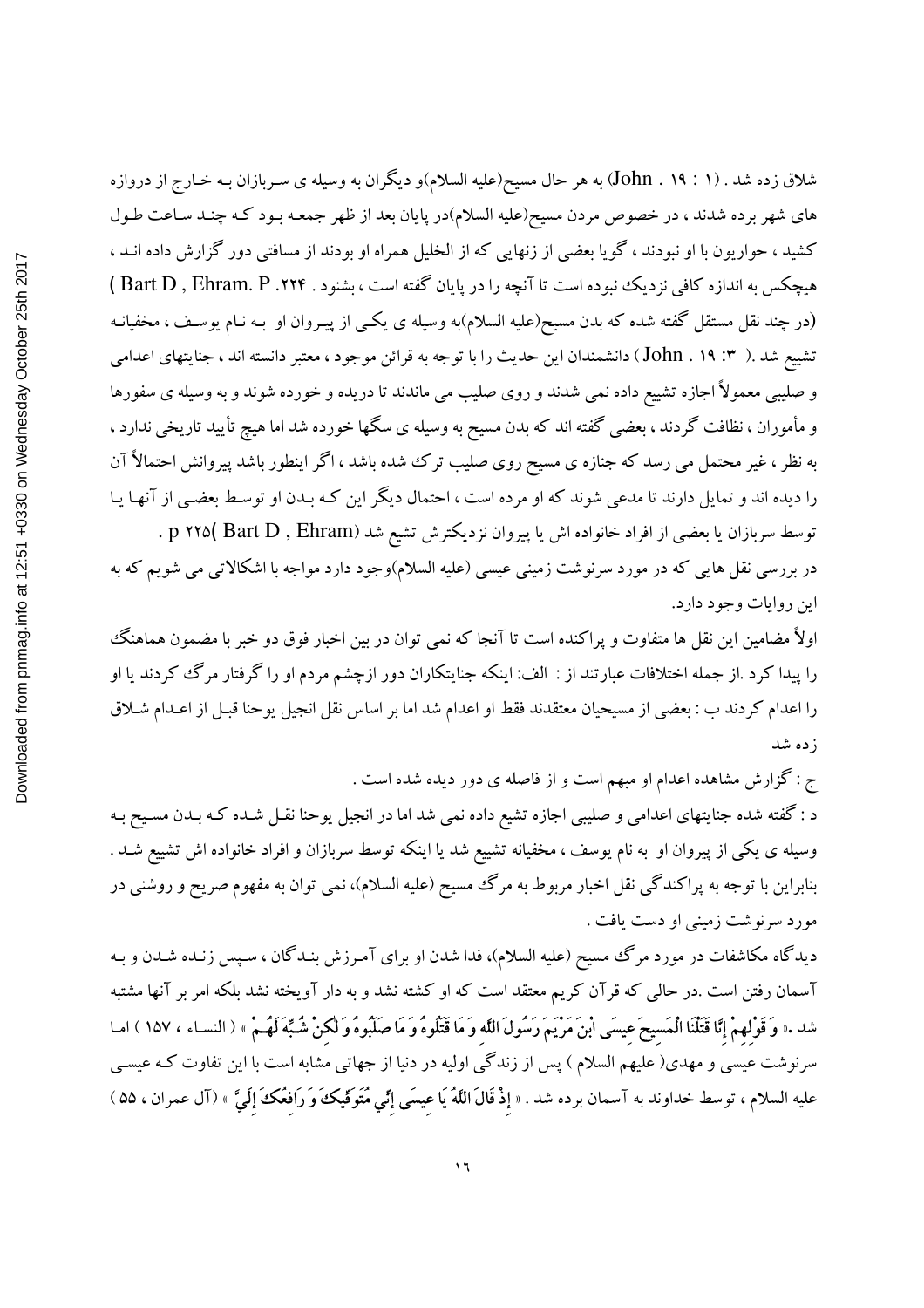اما مهدی ، روی زمین از نظرها پنهان گشته است ، (الکلینی، ۱ / ۳۳۸ ) در آخرالزمان هر دو ظهـور خواهنـد کـرد ، عیسی علیه السلام در نمازش به مهدی اقتدا خواهد کرد . (الاربلی، ۳ / ۲۶۴ ) مهدی پس از ۱۰ سال از ظهور (الغیبه ، ۵۲۰ ) و مسیح پس از ۴۰ سال رحلت خواهنـد كـرد ، (مجلسـي، ۵۲ / ۳۸۳ ، بـاب ۲۳) پـس از مهـدي عليـه السـلام حکومت همچنان در دست اولیای مسلمان تا بر پایی قیامت باقی خواهد ماند.

# بعضی از موارد مشابه یا اختلافی مکاشفات با قرآن کریم و روایات شیعه در بحث منجی

| اختلاف                                      | تشابه در قرآن کریم و روایات شیعه                                          | مكاشفات                             |                      |
|---------------------------------------------|---------------------------------------------------------------------------|-------------------------------------|----------------------|
| قائم ظاهر می شود ، بالای سرش ابری سایه      |                                                                           | او سوار بر ابرها می آید . ( ٧:١)    |                      |
| افكنده . ( بحار، ۵۲ / ۳۷۸ )                 |                                                                           |                                     |                      |
|                                             | هر چشمی او را خواهد دیـد . ( ۷:۱   هر چشمی او را خواهد دید . ( بحـار ، ۵۳ |                                     |                      |
|                                             | $(\Delta)$                                                                |                                     |                      |
|                                             | منظور از سـاعه در قـرآن کـريم ، سـاعت                                     | مانند دزد زمانی که منتظر نیستید مـی | $\mathbf{\breve{r}}$ |
|                                             | قائم است که به صورت ناگهـانـي خواهــد                                     | آيم . ( ۱۶ : ۱۵ )                   |                      |
|                                             | آمد . ( بحار ، ۵۳ / ۱ )                                                   |                                     |                      |
|                                             | او اولين آفرينش، قبل از پديـد آمـدن                                       | من الف و ياء ، آغاز و پايان ، اول و | ۴                    |
|                                             | آسمان و زمین بـه صـورت نـور پیرامـون                                      | آخر هستم . ( ۳:۲۲ )                 |                      |
|                                             | عرش بوده است . ( بحار ، ۵۲ / ۱۹۳)                                         |                                     |                      |
| پادشاهی آسمانها و زمین از آن خداست . (      |                                                                           | هنگام پادشاهی ابدی ، عیسی ( علیـه   | ۵                    |
| آل عمران ، ۱۸۹ )                            |                                                                           | السلام ) و پدرش بـه نسـبت مسـاوی    |                      |
|                                             |                                                                           | با هم بر جهان حاکم می شوند . ( ١١   |                      |
|                                             |                                                                           | (10:                                |                      |
|                                             | در همان حال کـه پـیش رو را مـی بینـد ،                                    | چشمانش همچون شـعله هـاي آتـش        | ۶                    |
|                                             | پشت سر خود را نیز می بیند . ( عیون                                        | تيز ونافذ است . ( ١٢: ١٩)           |                      |
|                                             | اخبار الرضا ، ٢ / ١۶٩ )                                                   |                                     |                      |
|                                             | امام مانند خورشید تابنده است کـه جهـان                                    | صورت او همچون خورشـيد نيمـروز       | ٧                    |
|                                             | به نورش روشن می شود . (بحار ، ۵۱ /                                        | می درخشید . ( ۱۶: ۱۶ )              |                      |
|                                             | $(\tau$ ۶۶                                                                |                                     |                      |
| او را نه کشتند و نه به دار آویختند بلکه امر |                                                                           | مسیح اولین کسی بود کـه پـس از       | ٨                    |
| بر آنها مشتبه شد . ( النساء ، ١٥٧ )         |                                                                           | مرگ  زنده شد و هرگز نخواهد مرد      |                      |
|                                             |                                                                           | $(\Delta:1)$ .                      |                      |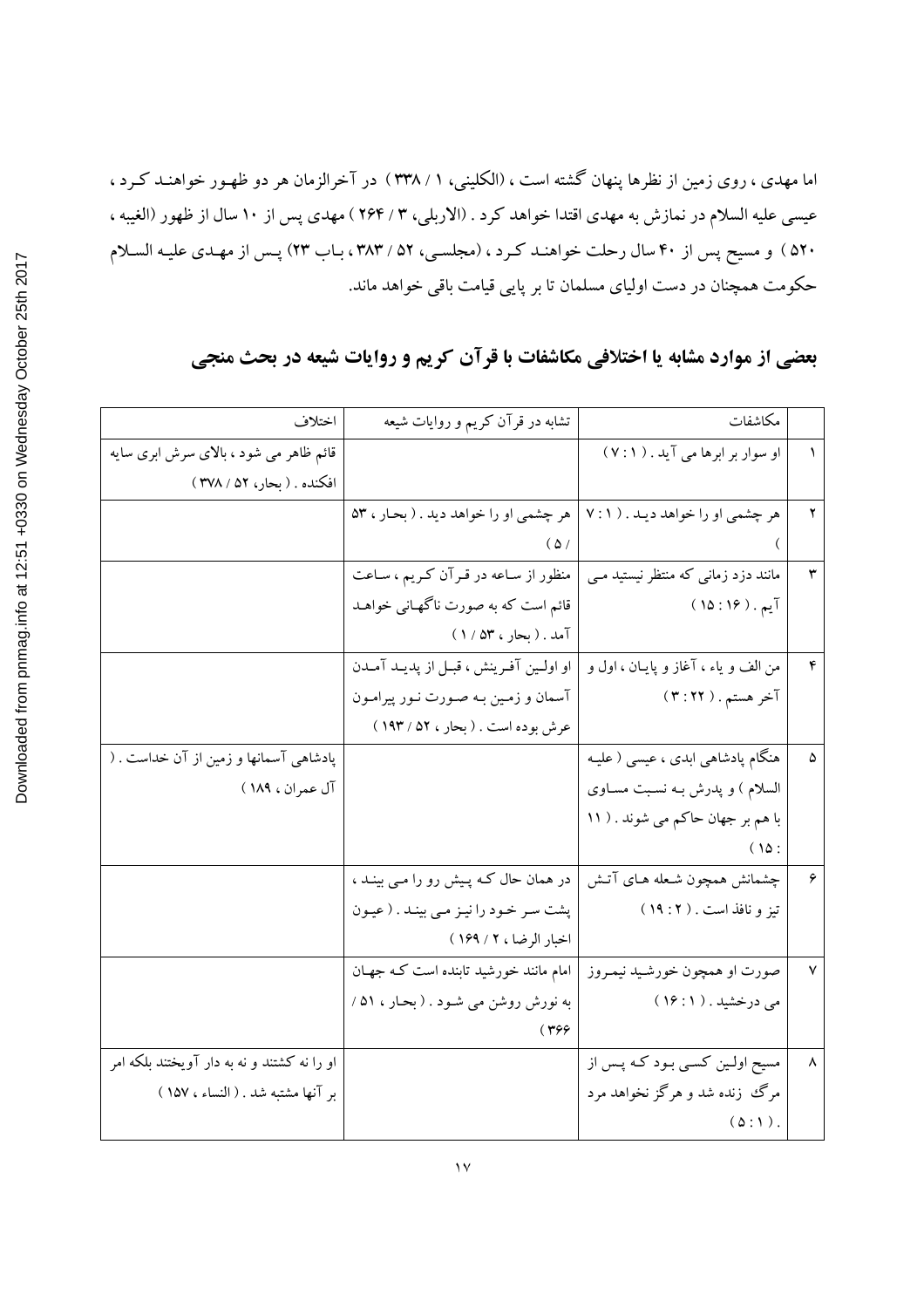### نتايج مقاله

از تشابه متنی میان مکاشفات ، قرآن کریم و روایات امامیه در موضوع منجی ، می توان نتیجه گرفت ، بـا توجـه بـه هدف مشترک ادیان در ارائه تصویری امید بخش از آینده جهان و برقراری حاکمیت صالحان در پایان زمـان ، ایـن تشابه متأثر از الهامات و پیام های غیبی هستند که در این زمینه ، مخاطبان خاص از منبع صدور واحد دریافت کـرده اند و با گذشت زمان دستخوش تغییر جدی نگردیده و شکل کلمی خود را حفـظ کـرده انـد ،مـواردی ماننـد ظهـور ناگهانی ، صفات و القاب مشترک منطبق بر عملکرد همانند ، چگونگی تولـد و نـوع خلقـت ، دشـمنان مشـترک و سرنوشت همسان در این مقوله قرار دارد ، در مواردی نیز اختلافات ، ناشی ازمقتضیات زمان و مکان صـدور ، نیـاز مخاطبان،متناسب با درك و فهم آنها، تصحيف و تحريف بعضي از متون و در برخي مـوارد از تفسـير اشـتباه الفـاط بوده که با تأویل آنها می توان به واقعیت و وحدت نظر در باره ی موضـوع دسـت یافـت ، آنچـه در ادیـان الهـی در بحث منجي برآن تأکيد شده ، ظهور مصلحي الهي است که در آخرالزمان ظهور مي کند و جهان را پر از عدل و داد می کند ، روند تکاملی این بحث در آخرین کتاب الهی قرآن کریم و بیانات مفسرین ایـن کتـاب (سـخنان امامـان ( عليهم

السلام ) متبلور می شود که نسبت به میراث ادیان گذشته کامل تر و روشن تر است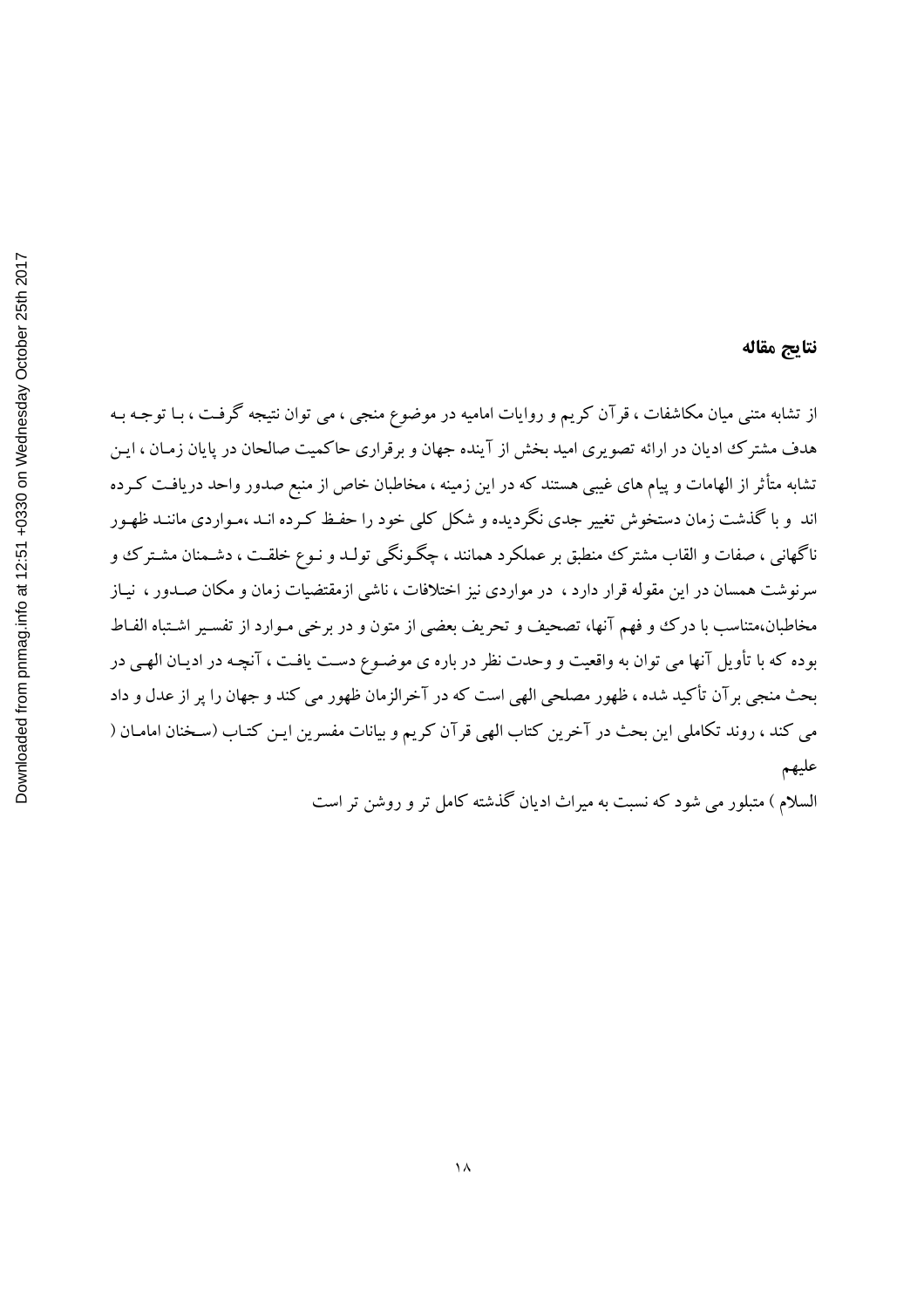۱–قرآن کریم ۲– ترجمه کتاب مقدس ۳–آشتیانی ، جلال الدین ، تحقیقی در دین مسیح ، چاپ سوم، تهران: انتشارات نگارش، ۱۳۸۹ ش ۴–الاربلي ، علي بن عيسى ، كشف الغمه في معرفه الائمه ، تبريز: انتشارات مكتبه بني هاشمي ، ١٣٨١ ه ق ۵– ابن صباغ ، علي بن محمد ، الفصول المهمه في معرفه الائمه ، چاپ اول، تهران: انتشارات دارالخلافه، ۱۳۰۳ ه ق ۶–ابن فارس ، احمد، معجم مقاييس اللغه ، بيروت: داراحياءالتراث العربي، ١۴٢٢ق ۷– اویه نیشد ، ترجمه ی محمد داراشکوه ازمتن سانیکریت، تهران ، ۱۳۹۸ ۸– بحرانی، سید هاشم، تفسیر البرهان، چاپ دوم، تهران: مؤسسهالبعثه، ۱۴۱۵ق ۹- جاماسب فرزند لهراسب برادر گشتاسب ، جاماسب نامه ، مصحح ، محمد ملک الکتـاب شـيرازي ، نشـر بمبئـي ، ۱۳۱۳ ه ق ۱۰– جعفری، ابوالقاسم، منجی موعود در آیین بودا ، چاپ اول، قم: انتشارات دانشگاه ادیان و مذاهب، ۱۳۹۰ ه ش ١١- جوليوس گرينستون ، انتظار مسيحا در آيين يهود ، ترجمه ي حسين توفيقي ، چاپ دوم، قم: انتشارات اديـان و مذاهب، ١٣٨٧ ه ش ۱۲- خراساني ، محمد جواد ، **مهدي منتظو** ، قم: چاپ مهر ۱۳–صافی گلپایگانی ، لطف الله ، **هنتخب الاثو** ، قم: موسسه المعصومه ، ۱۴۱۹ ه ق ۱۴–صدر ، محمد ، **تاریخ پس از ظهور** ، ترجمه ی حسن سجادی پور ، چاپ دوم، تهران: انتشارات موعود عصر ( عج )، ۱۳۸۷ ه ش ۱۵–صدوق ، محمد بن علي بن حسين ، **عيون اخبارالرضا** ، قم: انتشارات طوس ، ۱۳۶۳ ه ش ۱۶- همو ، كمال الدين و تمام النعمه ، قم: موسسه النشرالاسلامي ، بي چا ، ۱۴۰۵ ه ق .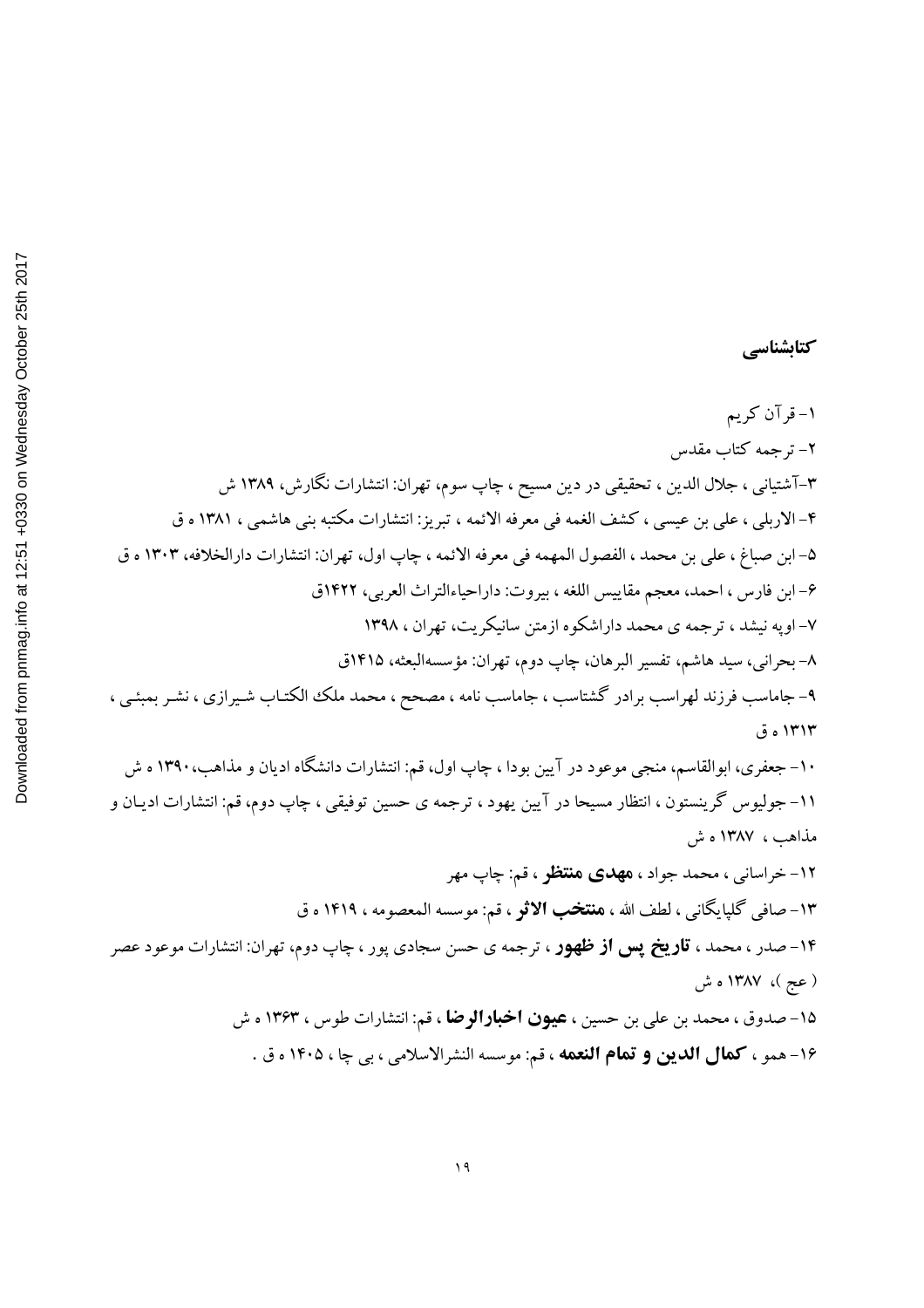۱۷–طباطبایی ، محمد حسین ، **المیزان** ، چاپ پنجم، قم: دفتر انتشارات اسلامی جامعه ی مدرسین حوزه علمیه قم  $6.90181V<sub>6</sub>$ ١٨- طبري ، ابو جعفر محمد بن جرير ، دلائل الإمامه، قم: نشر مؤسسه بعثت ، ١٤١٣ ه ق ۱۹- الطوسی ، محمد بن حسن ، **الغیبه** ، قم: انتشارات مؤسسه ی معارف اسلامی قم، ۱۴۱۱ ه ق ۲۰- الکلینی ، محمد بن یعقوب ، **الکافی** ، تهران: انتشارات دارالاسلامیه ، ۱۳۶۵ه ش ٢١- الكوراني ، علي ، هجم احاديث الامام المهدي ( عليـه السـلام ) ، چـاب اول، قـم: انتشـارات مؤسسـه المعارف الاسلاميه، ١۴١١ ه ق ٢٢- مجلسي ، محمد ياقر ، بحار الأنوار الجامعة، بيروت: موسسه الوفاء ، ١٤٠٤ ۲۳- مفید، محمدبن نعمان ، **الارشاد** ، مترجم ، ساعدی خراسانی ، تهران: انتشارات اسلامیه ، ۱۳۸۰ ٢۴- همو، الفصول العشره، بيروت: دارالمفيد، ١٤١٤ق ۲۵- میشل، توماس، **کلام هسیحب**ی، ترجمه حسین توفیقی، چاپ دوم: قم: انتشارات ادیان و مذاهب، ب<u>ی</u> تا ۲۶- نجفي ، محمد مهدي ، **بيان الائمه** ، المكتبه الاسلاميه ، ۱۴۰۸ ه ق ۲۷- النعمانی ، محمد بن ابراهیم ،**الغیبه** ، تبریز ، ۱۳۸۵ ه ق ۲۸– نوری ، میرزا حسین ، النجم **الثاقب** ، قم: انتشارات مسجد مقدس جمکران ، ۱۳۸۵ ه ش ۲۹- هاکس ، جیمز ، **قاموس کتاب مقدس ،** چاپ اول، تهران: انتشارات اساطیر، ۱۳۷۷ ه ش ۳۰- هالسل ، گریس ، **بدالله** ، ترجمه قیس زعفرانی ، تهران: هلال ، ۱۳۸۴ ش ٣١-يزدي حائري ، علي ، **الزام الناصب في اثبات الحجه الغائب**، قم: انتشارات رضي ، ١٣٦٢ ه ش ٣٢-Alison, Dale, C, "The Eschatogy of Jesus "The Continuum History of

Apocalyptism, Bernard. j.McGinn. v & John J. Collins & Stephen, J. Stein (ed) ), New York, Continumm Publication,  $\cdots$ 

rr- Bart D, Ehram, Jesus Apocalyptic Prophet Of The New Millennium, **Oxford University Press**, 1999

٣٣-Eduard Konig" Elijah" The Jewish Encyclopedia, , No. ١٠ . Vols, ٥, KTAV Publishing House, Inc, N, Y, Z, N. Y, U.S, A

ro-Edwin Reynolds, The Trinity in The book of revelation Southern Adventist Uneversity Journal of the Adventist Theological Society,  $V/\sqrt{(Sping \tau \cdot \cdot \cdot)}$ 

Article copyright  $\mathbb{O}$   $\cdots$  by Edwin Reynolds